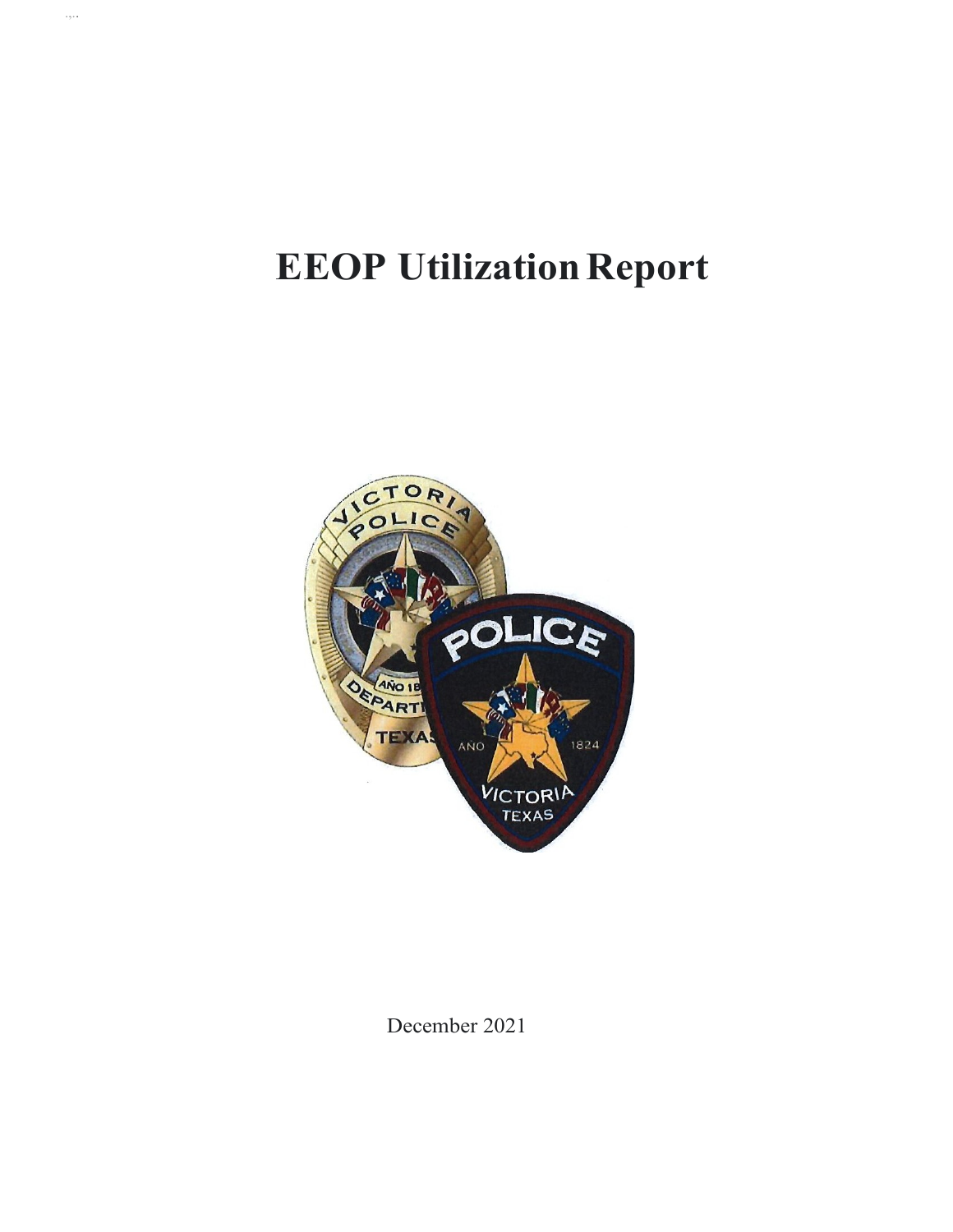The Victoria Police Department is an equal opportunity employer and as such treats each person as an individual. The Victoria Police Department prohibits discrimination in all phases of the employer/employee relationship. This includes discrimination against or in favor of any applicant or employee because of age, gender, marital status, pregnancy, race, creed, color, national origin, physical impairment, political affiliation, religious opinions, or veteran.

#### **Step 1: Narrative UnderutilizingAnalysis**

Usingthe Utilization Analysis Chart which is comprised of the eight job categories set forth by EEOC and reflects the Victoria Police Department's (VPD) workforce compared to the relevant labor market (RLM), the following observations were found:

Given the small numbers in the job categories Officials/Administrators (0), Professionals (5), Technicians (3), Skilled Craft (0), and Service Maintenance (0), it is difficult to interpret the level of underutilization in each job category as significant in relation to the relevant community labor market; nonetheless, it is noteworthy to address:

(Protective Services: Sworn-Officials) there is an underutilization of Hispanic females (-8.2%). While (Sworn-Patrol/Detectives) reflects an underutilization of White females (-15.4%), Hispanics females (-11.8%), andBlack females (-3.3%).

Page 1 of 11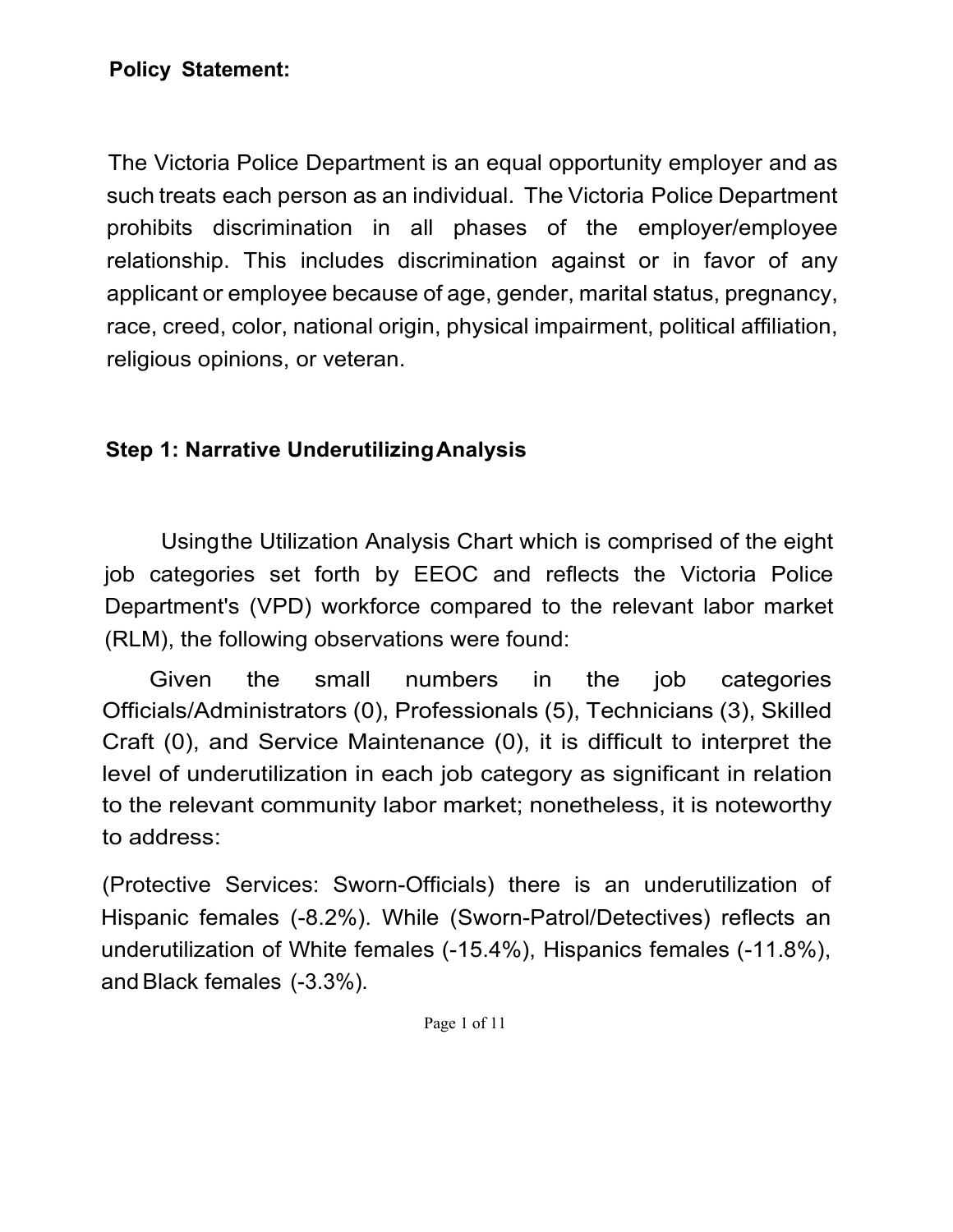In keeping with the VPD's commitment to having a workforce that reflects the community it services, the VPD will examine its recruitment and retention practices to attract Hispanic, Black, and White females entrylevel patrol officer positions.

### **Step 2: Objective and Steps**

,,

- **A. Identify any barriers in recruitment that might deter Hispanic, Black, and White females from applying for entry-level Police officer positions.**
	- a. The VPD will meet with female recruits to find out how they learned about the opportunity to become a VPD officer. The VPD will also ascertain if there is anything in the recruitment or training process which may be adjusted to encourage more females to apply. Based on their feedback, the VPD will reexamine its recruiting and training efforts and develop a revised outreach program prior to the next recruitment cycle .
	- b. Building on VPD's already established policy to conduct exit interviews with all employees who voluntarily leave thepolice department, the VPD will review the comments from all female officers to determine any ways to improve its recruitment and retention of female officers.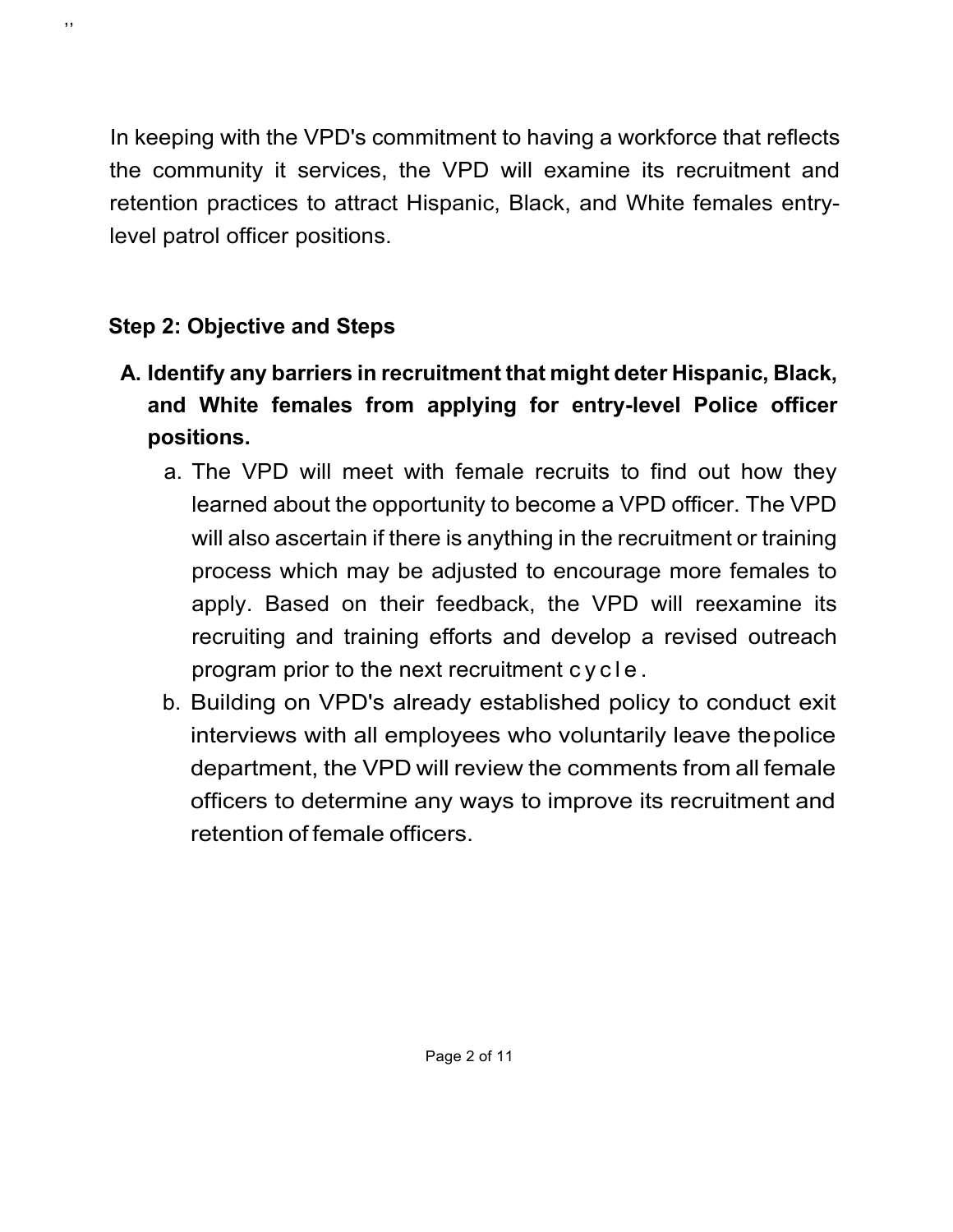### **B. Target Hispanic, White, and Black females in police recruitment campaigns.**

- a. To attract female recruits, the VPD's recruiting officer will attend job fairs and career days in the community.
- b. The VPD's recruitment team (including, if possible, at least one female officer) will also attend area police academies in effort to attract female recruits.
- c. The VPD recruitment team will highlight career opportunities for female officers.
- d. The VPD recruitment team has started a campaign using a standup life size photo of a Hispanic female VPD officer with the caption "This could be you!" to target female minority officers. The campaign will be placed in conspicuous locations around the local area.

#### **Step 3: Internal Dissemination**

,,

- 1. Distribute a hard copy of the EEOP Utilization Report to all Supervisors.
- 2. Send an email and hard copy memorandum to all employees, to let them know that a copy of the EEOP Utilization Report is available upon request.

#### **Step 4: External Dissemination**

- 1. Post a copy of the EEOP Utilization Report on the VPD website.
- 2. Include on all job announcements for VPD positions that applicant may obtain a copy of the VPD's EEOP Utilization Report upon request.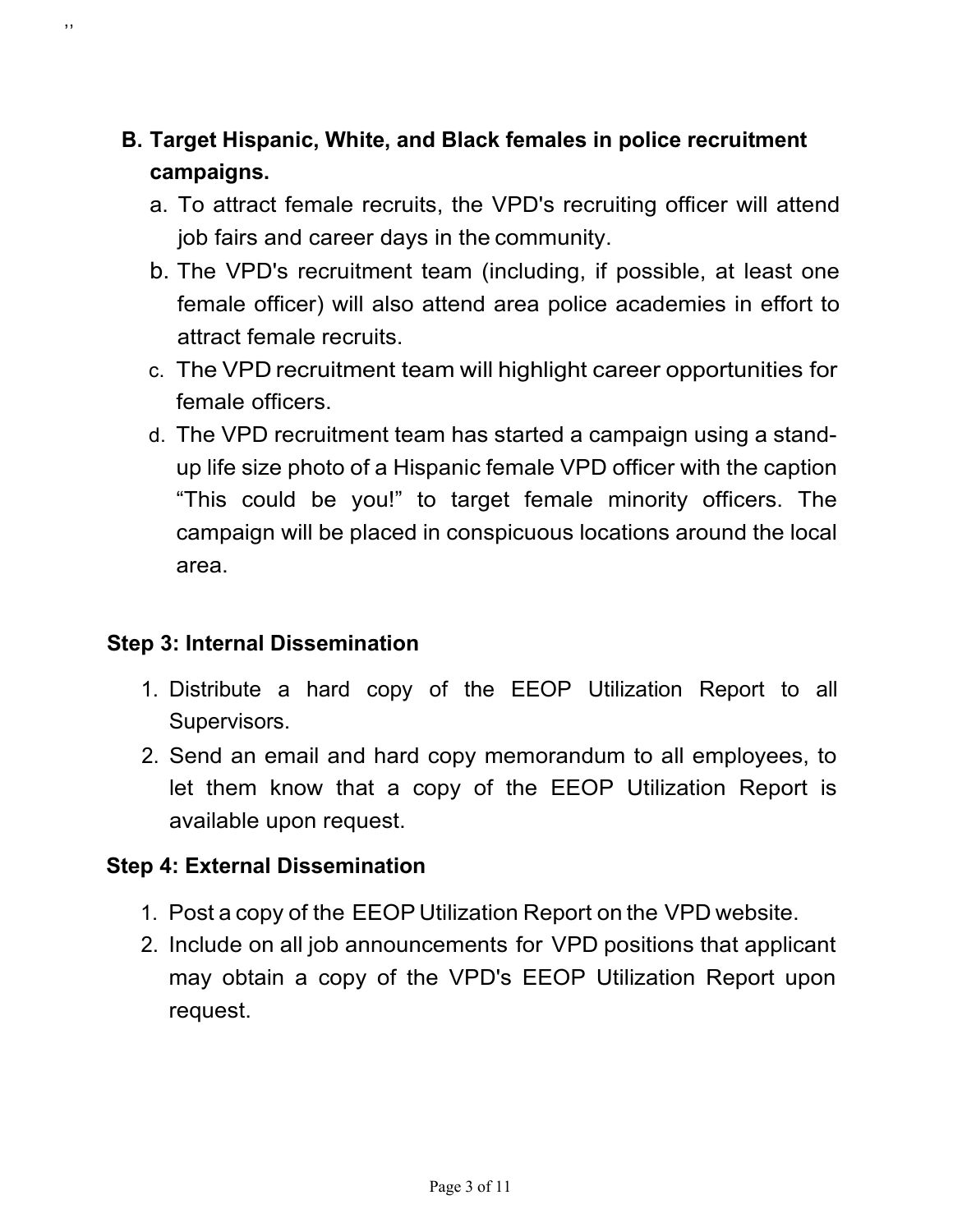## **Work Force Analysis by Job Category**

|                                             |                                                                |              |                                      |                                                               |                                                                                     |              |                                                                                                                 |                                                 | <b>VICTORIA POLICE DEPARTMENT</b> |                                        |                                                     |                                                                                   |                   |                                                                                                    |                                            |
|---------------------------------------------|----------------------------------------------------------------|--------------|--------------------------------------|---------------------------------------------------------------|-------------------------------------------------------------------------------------|--------------|-----------------------------------------------------------------------------------------------------------------|-------------------------------------------------|-----------------------------------|----------------------------------------|-----------------------------------------------------|-----------------------------------------------------------------------------------|-------------------|----------------------------------------------------------------------------------------------------|--------------------------------------------|
|                                             |                                                                |              |                                      |                                                               | <b>MALE</b>                                                                         |              |                                                                                                                 |                                                 |                                   |                                        |                                                     | <b>FEMALES</b>                                                                    |                   |                                                                                                    |                                            |
| <b>Officials /</b><br><b>Administrators</b> | <b>OVERAL</b><br><b>TOTALS</b><br>(SUM OF<br>COL. B<br>THRU Q) | <b>WHITE</b> | <b>HISPANIC</b><br>OR<br>LATINO<br>C | <b>BLACK OR</b><br><b>AFRICAN</b><br><b>AMERICA</b><br>N<br>D | <b>AMERICA</b><br>N<br><b>INDIAN</b><br><b>OR</b><br><b>ALASKA</b><br><b>NATIVE</b> | <b>ASIAN</b> | <b>NATIVE</b><br><b>HAWAIIA</b><br>N<br><b>OR</b><br><b>OTHER</b><br><b>PACIFIC</b><br><b>ISLANDE</b><br>R<br>G | <b>TWO</b><br>OR<br><b>MORE</b><br><b>RACES</b> | <b>WHITE</b>                      | <b>HISPANIC</b><br><b>OR</b><br>LATINO | <b>BLACK OR</b><br><b>AFRICAN</b><br><b>AMERICA</b> | <b>AMERICA</b><br>N<br><b>INDIAN</b><br>OR<br><b>ALASKA</b><br><b>NATIVE</b><br>м | <b>ASIAN</b><br>N | <b>NATIVE</b><br><b>HAWAIIAN</b><br><b>OR</b><br><b>OTHER</b><br><b>PACIFIC</b><br><b>ISLANDER</b> | TWO OR<br><b>MORE</b><br><b>RACES</b><br>D |
| The Department Employs no one in this Job   | 0                                                              |              |                                      |                                                               |                                                                                     |              |                                                                                                                 |                                                 |                                   |                                        |                                                     |                                                                                   |                   |                                                                                                    |                                            |
| Category.                                   | 0.0%                                                           | 0.0%         | $0.0\%$                              | 0.0%                                                          | $0.0\%$                                                                             | 0.0<br>%     | $0.0\%$                                                                                                         | $0.0\%$                                         | 0.0%                              | 0.0%                                   | 0.0%                                                | $0.0\%$                                                                           | $0.0\%$           | 0.0%                                                                                               | $0.0\%$                                    |
|                                             | 0                                                              |              | $\mathbf{0}$                         | $\mathbf{0}$                                                  | 0                                                                                   | 0            | $\mathbf{0}$                                                                                                    | 0                                               | 0                                 | 0                                      | $\mathbf{0}$                                        | $\mathbf{0}$                                                                      | $\bf{0}$          | $\bf{0}$                                                                                           | $\mathbf{0}$                               |
| <b>TOTAL</b>                                | $0.0\%$                                                        | $0.0\%$      | $0.0\%$                              | $0.0\%$                                                       | $0.0\%$                                                                             | 0.0<br>%     | $0.0\%$                                                                                                         | $0.0\%$                                         | 0.0%                              | $0.0\%$                                | $0.0\%$                                             | $0.0\%$                                                                           | $0.0\%$           | $0.0\%$                                                                                            | $0.0\%$                                    |

|                                                                |                                                                                  |                   |                                              |                                                               |                                                                                   |                      |                                                                                                                 |                                                             | <b>VICTORIA POLICE DEPARTMENT</b> |                                             |                                                          |                                                                                    |                   |                                                                                                        |                                            |
|----------------------------------------------------------------|----------------------------------------------------------------------------------|-------------------|----------------------------------------------|---------------------------------------------------------------|-----------------------------------------------------------------------------------|----------------------|-----------------------------------------------------------------------------------------------------------------|-------------------------------------------------------------|-----------------------------------|---------------------------------------------|----------------------------------------------------------|------------------------------------------------------------------------------------|-------------------|--------------------------------------------------------------------------------------------------------|--------------------------------------------|
|                                                                |                                                                                  |                   |                                              |                                                               | <b>MALE</b>                                                                       |                      |                                                                                                                 |                                                             |                                   |                                             |                                                          | <b>FEMALES</b>                                                                     |                   |                                                                                                        |                                            |
| <b>Professional</b>                                            | <b>OVERAL</b><br><b>TOTALS</b><br>(SUM OF<br>COL. B<br>THRU Q)<br>$\overline{A}$ | <b>WHITE</b><br>R | <b>HISPANIC</b><br><b>OR</b><br>LATINO<br>C. | <b>BLACK OR</b><br><b>AFRICAN</b><br><b>AMERICA</b><br>N<br>D | <b>AMERICA</b><br>N<br><b>INDIAN</b><br>OR<br><b>ALASKA</b><br><b>NATIVE</b><br>E | <b>ASIAN</b><br>E    | <b>NATIVE</b><br><b>HAWAIIA</b><br>N<br><b>OR</b><br><b>OTHER</b><br><b>PACIFIC</b><br><b>ISLANDE</b><br>R<br>G | <b>TWO</b><br><b>OR</b><br><b>MORE</b><br><b>RACES</b><br>H | <b>WHITE</b>                      | <b>HISPANIC</b><br><b>OR</b><br>LATINO<br>ĸ | <b>BLACK OR</b><br><b>AFRICAN</b><br><b>AMERICA</b><br>N | <b>AMERICA</b><br>N<br><b>INDIAN</b><br>OR.<br><b>ALASKA</b><br><b>NATIVE</b><br>м | <b>ASIAN</b><br>N | <b>NATIVE</b><br><b>HAWAIIAN</b><br>OR<br><b>OTHER</b><br><b>PACIFIC</b><br><b>ISLANDER</b><br>$\circ$ | TWO OR<br><b>MORE</b><br><b>RACES</b><br>P |
| <b>Police Records Supervisor</b>                               | 100.0<br>$\%$                                                                    | 0.0%              | 0.0%                                         | 0.0%                                                          | 0.0%                                                                              | 0.0<br>$\frac{0}{0}$ | 0.0%                                                                                                            | 0.0%                                                        | 100.0<br>$\frac{0}{0}$            | 0.0%                                        | 0.0%                                                     | 0.0%                                                                               | 0.0%              | 0.0%                                                                                                   | 0.0%                                       |
| <b>Case Preperation</b><br>$\overline{2}$<br><b>Supervisor</b> | 1<br>100.0<br>$\%$                                                               | 0.0%              | 0.0%                                         | 0.0%                                                          | 0.0%                                                                              | 0.0<br>$\frac{0}{0}$ | 0.0%                                                                                                            | 0.0%                                                        | 0.0%                              | 1<br>100.0<br>$\frac{0}{0}$                 | 0.0%                                                     | 0.0%                                                                               | 0.0%              | 0.0%                                                                                                   | 0.0%                                       |
| <b>Crime Victim Liaison</b><br>3                               | 1<br>100.0<br>$\%$                                                               | 0.0%              | 0.0%                                         | 0.0%                                                          | 0.0%                                                                              | 0.0<br>$\frac{0}{0}$ | 0.0%                                                                                                            | 0.0%                                                        | 100.0<br>$\frac{0}{0}$            | 0.0%                                        | 0.0%                                                     | 0.0%                                                                               | 0.0%              | 0.0%                                                                                                   | 0.0%                                       |
| <b>Crime Analyst</b>                                           | 100.0<br>%                                                                       | 0.0%              | 0.0%                                         | 0.0%                                                          | 0.0%                                                                              | 0.0<br>$\frac{0}{0}$ | 0.0%                                                                                                            | 0.0%                                                        | 100.0<br>$\frac{0}{0}$            | 0.0%                                        | 0.0%                                                     | 0.0%                                                                               | 0.0%              | 0.0%                                                                                                   | 0.0%                                       |
| <b>Public Safety Comm. Mgr.</b><br>5                           | 100.0<br>$\%$                                                                    | 100.0<br>$\%$     | 0.0%                                         | 0.0%                                                          | 0.0%                                                                              | 0.0<br>$\frac{0}{0}$ | 0.0%                                                                                                            | 0.0%                                                        | 0.0%                              | 0.0%                                        | 0.0%                                                     | 0.0%                                                                               | 0.0%              | 0.0%                                                                                                   | 0.0%                                       |
| <b>TOTAL</b>                                                   | 5<br>100.0<br>$\%$                                                               | 20.0%             | 0<br>0.0%                                    | 0<br>0.0%                                                     | 0<br>0.0%                                                                         | 0<br>0.0<br>%        | 0<br>0.0%                                                                                                       | 0<br>0.0%                                                   | 3<br>60.0%                        | 1<br>20.0%                                  | $\mathbf 0$<br>0.0%                                      | $\mathbf 0$<br>0.0%                                                                | $\bf{0}$<br>0.0%  | 0<br>0.0%                                                                                              | 0<br>0.0%                                  |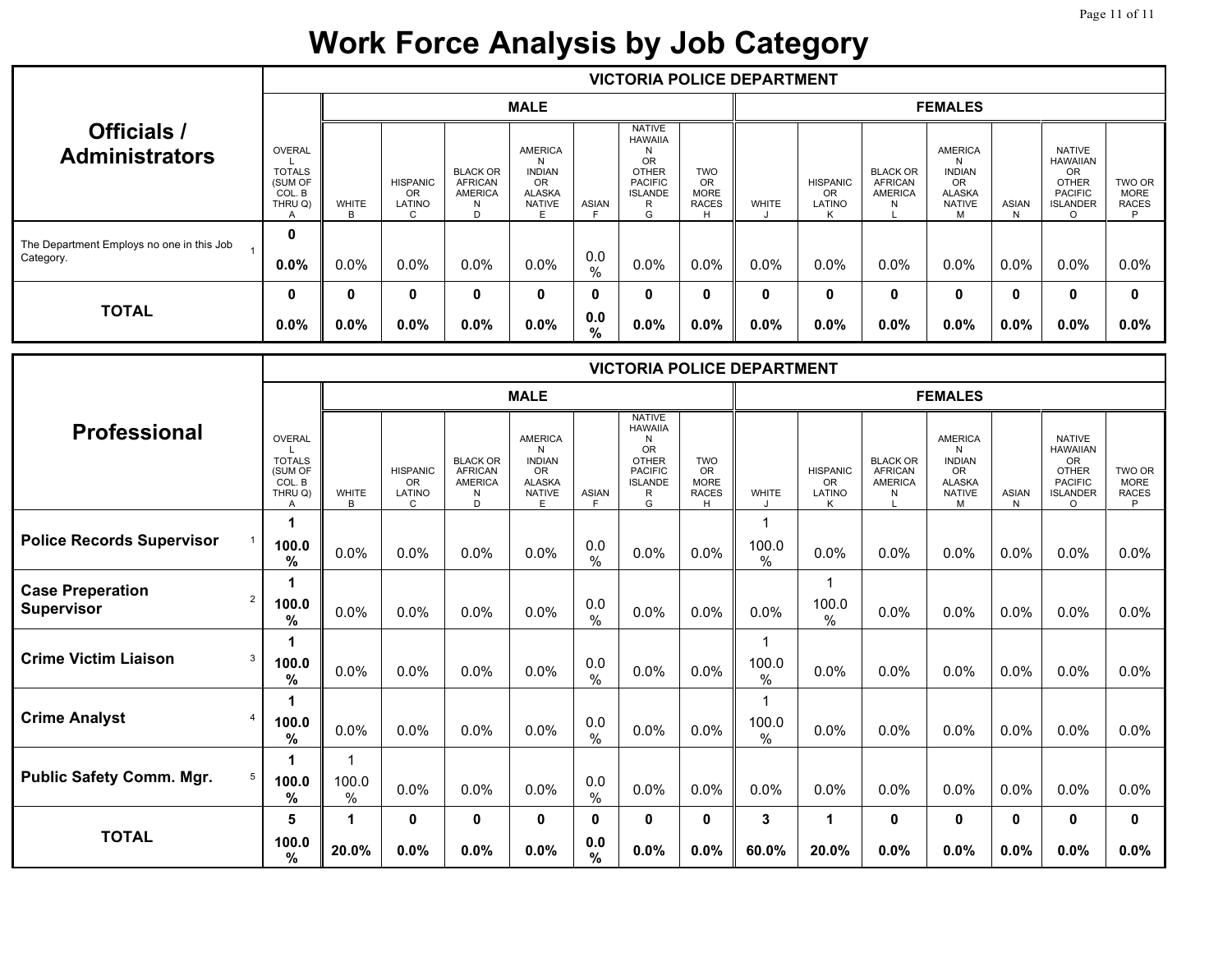|                                               |                                                                              |                            |                                                        |                                                                       |                                                                                          |                      |                                                                                                          |                                                             | <b>VICTORIA POLICE DEPARTMENT</b> |                                             |                                                                          |                                                                                   |                              |                                                                                                        |                                            |
|-----------------------------------------------|------------------------------------------------------------------------------|----------------------------|--------------------------------------------------------|-----------------------------------------------------------------------|------------------------------------------------------------------------------------------|----------------------|----------------------------------------------------------------------------------------------------------|-------------------------------------------------------------|-----------------------------------|---------------------------------------------|--------------------------------------------------------------------------|-----------------------------------------------------------------------------------|------------------------------|--------------------------------------------------------------------------------------------------------|--------------------------------------------|
|                                               |                                                                              |                            |                                                        |                                                                       | <b>MALE</b>                                                                              |                      |                                                                                                          |                                                             |                                   |                                             |                                                                          | <b>FEMALES</b>                                                                    |                              |                                                                                                        |                                            |
| <b>Technicians</b>                            | <b>OVERAL</b><br>L<br><b>TOTALS</b><br>(SUM OF<br>COL. B<br>THRU Q)<br>A     | WHITE<br>B                 | <b>HISPANIC</b><br><b>OR</b><br>LATINO<br>$\mathsf{C}$ | <b>BLACK OR</b><br><b>AFRICAN</b><br>AMERICA<br>${\sf N}$<br>D        | AMERICA<br>N<br><b>INDIAN</b><br>OR<br><b>ALASKA</b><br><b>NATIVE</b><br>E               | <b>ASIAN</b><br>E    | <b>NATIVE</b><br><b>HAWAIIA</b><br>N<br>OR<br><b>OTHER</b><br><b>PACIFIC</b><br><b>ISLANDE</b><br>R<br>G | <b>TWO</b><br>OR<br><b>MORE</b><br><b>RACES</b><br>H        | <b>WHITE</b>                      | <b>HISPANIC</b><br>OR<br>LATINO<br>K        | <b>BLACK OR</b><br><b>AFRICAN</b><br><b>AMERICA</b><br>N                 | <b>AMERICA</b><br>N<br><b>INDIAN</b><br>OR<br><b>ALASKA</b><br><b>NATIVE</b><br>M | <b>ASIAN</b><br>$\mathsf{N}$ | <b>NATIVE</b><br><b>HAWAIIAN</b><br>OR<br><b>OTHER</b><br><b>PACIFIC</b><br><b>ISLANDER</b><br>$\circ$ | TWO OR<br><b>MORE</b><br><b>RACES</b><br>P |
|                                               | 3                                                                            |                            |                                                        |                                                                       |                                                                                          |                      |                                                                                                          |                                                             | $\mathbf{1}$                      | 2                                           |                                                                          |                                                                                   |                              |                                                                                                        |                                            |
| <b>Crime Scene Technician</b><br>$\mathbf{1}$ | 100.0<br>%                                                                   | 0.0%                       | 0.0%                                                   | 0.0%                                                                  | 0.0%                                                                                     | 0.0<br>$\%$          | 0.0%                                                                                                     | 0.0%                                                        | 33.3%                             | 66.7%                                       | 0.0%                                                                     | 0.0%                                                                              | 0.0%                         | 0.0%                                                                                                   | 0.0%                                       |
|                                               | 3                                                                            | $\mathbf{0}$               | $\mathbf{0}$                                           | $\mathbf{0}$                                                          | $\mathbf{0}$                                                                             | 0                    | $\mathbf{0}$                                                                                             | 0                                                           | $\mathbf 1$                       | $\mathbf{2}$                                | $\mathbf{0}$                                                             | $\mathbf{0}$                                                                      | $\mathbf 0$                  | 0                                                                                                      | $\bf{0}$                                   |
| <b>TOTAL</b>                                  | 100.0<br>%                                                                   | 0.0%                       | 0.0%                                                   | 0.0%                                                                  | 0.0%                                                                                     | 0.0<br>$\frac{9}{6}$ | 0.0%                                                                                                     | 0.0%                                                        | 33.3%                             | 66.7%                                       | 0.0%                                                                     | 0.0%                                                                              | 0.0%                         | 0.0%                                                                                                   | 0.0%                                       |
|                                               |                                                                              |                            |                                                        |                                                                       |                                                                                          |                      |                                                                                                          |                                                             | <b>VICTORIA POLICE DEPARTMENT</b> |                                             |                                                                          |                                                                                   |                              |                                                                                                        |                                            |
|                                               |                                                                              |                            |                                                        |                                                                       | <b>MALE</b>                                                                              |                      |                                                                                                          |                                                             |                                   |                                             |                                                                          | <b>FEMALES</b>                                                                    |                              |                                                                                                        |                                            |
| <b>Protective Service:</b>                    |                                                                              |                            |                                                        |                                                                       |                                                                                          |                      | <b>NATIVE</b><br><b>HAWAIIA</b>                                                                          |                                                             |                                   |                                             |                                                                          |                                                                                   |                              |                                                                                                        |                                            |
| <b>Sworn</b><br>(Officials*)                  | OVERAL<br>$\mathbf{L}$<br><b>TOTALS</b><br>(SUM OF<br>COL. B<br>THRU Q)<br>Α | WHITE<br>B                 | <b>HISPANIC</b><br><b>OR</b><br>LATINO<br>C            | <b>BLACK OR</b><br><b>AFRICAN</b><br><b>AMERICA</b><br>${\sf N}$<br>D | <b>AMERICA</b><br>N<br><b>INDIAN</b><br><b>OR</b><br><b>ALASKA</b><br><b>NATIVE</b><br>Е | <b>ASIAN</b><br>F    | N<br>OR<br><b>OTHER</b><br><b>PACIFIC</b><br><b>ISLANDE</b><br>R<br>G                                    | <b>TWO</b><br><b>OR</b><br><b>MORE</b><br><b>RACES</b><br>H | <b>WHITE</b>                      | <b>HISPANIC</b><br><b>OR</b><br>LATINO<br>K | <b>BLACK OR</b><br><b>AFRICAN</b><br><b>AMERICA</b><br>N<br>$\mathbf{I}$ | <b>AMERICA</b><br>N<br><b>INDIAN</b><br>OR<br><b>ALASKA</b><br><b>NATIVE</b><br>м | <b>ASIAN</b><br>N            | <b>NATIVE</b><br><b>HAWAIIAN</b><br>OR<br><b>OTHER</b><br><b>PACIFIC</b><br><b>ISLANDER</b><br>$\circ$ | TWO OR<br><b>MORE</b><br><b>RACES</b><br>P |
| <b>Police Chief</b><br>$\overline{1}$         | 1<br>100.0<br>%                                                              | 0.0%                       | $\mathbf{1}$<br>100.0<br>$\%$                          | 0.0%                                                                  | 0.0%                                                                                     | 0.0<br>$\frac{0}{0}$ | 0.0%                                                                                                     | 0.0%                                                        | 0.0%                              | 0.0%                                        | 0.0%                                                                     | 0.0%                                                                              | 0.0%                         | 0.0%                                                                                                   | 0.0%                                       |
| <b>Deputy Chief</b><br>$\overline{2}$         | 1<br>100.0<br>$\%$                                                           | $\mathbf{1}$<br>100.0<br>% | 0.0%                                                   | 0.0%                                                                  | 0.0%                                                                                     | 0.0<br>$\frac{0}{0}$ | 0.0%                                                                                                     | 0.0%                                                        | 0.0%                              | 0.0%                                        | 0.0%                                                                     | 0.0%                                                                              | 0.0%                         | 0.0%                                                                                                   | 0.0%                                       |
| Captain<br>3                                  | 3<br>100.0<br>$\%$                                                           | $\overline{2}$<br>66.7%    | 0.0%                                                   | 0.0%                                                                  | 0.0%                                                                                     | 0.0<br>$\frac{0}{0}$ | 0.0%                                                                                                     | 0.0%                                                        | 0.0%                              | $\mathbf{1}$<br>33.3%                       | 0.0%                                                                     | 0.0%                                                                              | 0.0%                         | 0.0%                                                                                                   | 0.0%                                       |
| Lieutenant<br>$\sqrt{4}$                      | 6<br>100.0<br>$\%$                                                           | $\overline{4}$<br>66.7%    | $\overline{c}$<br>33.3%                                | 0.0%                                                                  | 0.0%                                                                                     | 0.0<br>$\%$          | 0.0%                                                                                                     | 0.0%                                                        | 0.0%                              | 0.0%                                        | 0.0%                                                                     | 0.0%                                                                              | 0.0%                         | 0.0%                                                                                                   | 0.0%                                       |
|                                               | 18                                                                           | 12                         | 5                                                      |                                                                       |                                                                                          |                      |                                                                                                          |                                                             |                                   | $\mathbf{1}$                                |                                                                          |                                                                                   |                              |                                                                                                        |                                            |
| <b>Sergeant</b><br>5                          | 100.0<br>$\%$                                                                | 66.7%                      | 27.8%                                                  | 0.0%                                                                  | 0.0%                                                                                     | 0.0<br>$\frac{0}{0}$ | $0.0\%$                                                                                                  | 0.0%                                                        | 0.0%                              | 5.6%                                        | 0.0%                                                                     | 0.0%                                                                              | 0.0%                         | 0.0%                                                                                                   | 0.0%                                       |
|                                               | 29                                                                           | 19                         | 8                                                      | $\pmb{0}$                                                             | $\mathbf{0}$                                                                             | 0                    | $\mathbf{0}$                                                                                             | 0                                                           | 0                                 | $\mathbf{2}$                                | $\mathbf{0}$                                                             | $\mathbf{0}$                                                                      | 0                            | 0                                                                                                      | $\mathbf{0}$                               |
| <b>TOTAL</b>                                  | 100.0<br>$\%$                                                                | 65.5%                      | 27.6%                                                  | 0.0%                                                                  | 0.0%                                                                                     | 0.0<br>%             | 0.0%                                                                                                     | 0.0%                                                        | 0.0%                              | 6.9%                                        | 0.0%                                                                     | 0.0%                                                                              | 0.0%                         | 0.0%                                                                                                   | 0.0%                                       |

\* Includes Police Chief, Assistant

Police Chiefs, Lieutenants &

Sergeants

#### **VICTORIA POLICE DEPARTMENT**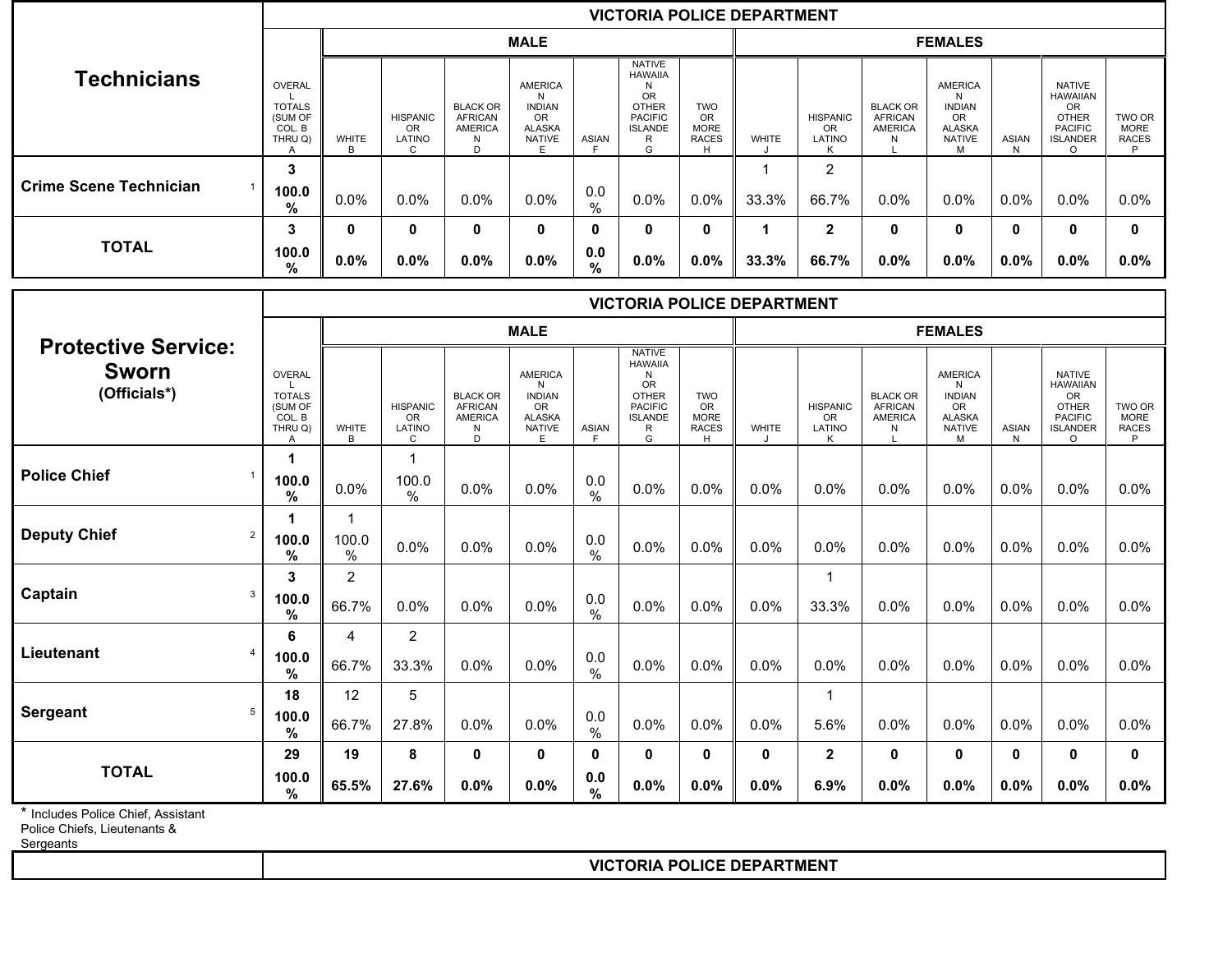|                                                                 |                                                                |                   |                                 |                                                               | <b>MALE</b>                                                                |             |                                                                                                                 |                                                      |              |                                        |                                                   | <b>FEMALES</b>                                                             |                   |                                                                                             |                                            |
|-----------------------------------------------------------------|----------------------------------------------------------------|-------------------|---------------------------------|---------------------------------------------------------------|----------------------------------------------------------------------------|-------------|-----------------------------------------------------------------------------------------------------------------|------------------------------------------------------|--------------|----------------------------------------|---------------------------------------------------|----------------------------------------------------------------------------|-------------------|---------------------------------------------------------------------------------------------|--------------------------------------------|
| <b>Protective Service:</b><br><b>Sworn</b><br>(Police Officers) | <b>OVERAL</b><br><b>TOTALS</b><br>(SUM OF<br>COL. B<br>THRU Q) | <b>WHITE</b><br>R | <b>HISPANIC</b><br>OR<br>LATINO | <b>BLACK OR</b><br><b>AFRICAN</b><br><b>AMERICA</b><br>N<br>D | AMERICA<br>N<br><b>INDIAN</b><br><b>OR</b><br>ALASKA<br><b>NATIVE</b><br>F | ASIAN       | <b>NATIVE</b><br><b>HAWAIIA</b><br>N<br><b>OR</b><br><b>OTHER</b><br><b>PACIFIC</b><br><b>ISLANDE</b><br>R<br>G | <b>TWO</b><br>OR<br><b>MORE</b><br><b>RACES</b><br>н | <b>WHITE</b> | <b>HISPANIC</b><br><b>OR</b><br>LATINO | <b>BLACK OR</b><br><b>AFRICAN</b><br>AMERICA<br>N | AMERICA<br>N<br><b>INDIAN</b><br>OR<br><b>ALASKA</b><br><b>NATIVE</b><br>M | <b>ASIAN</b><br>N | <b>NATIVE</b><br><b>HAWAIIAN</b><br>OR<br><b>OTHER</b><br><b>PACIFIC</b><br><b>ISLANDER</b> | TWO OR<br><b>MORE</b><br><b>RACES</b><br>P |
|                                                                 | 97                                                             | 46                | 28                              | 2                                                             |                                                                            |             | C                                                                                                               |                                                      | 14           | 5                                      |                                                   |                                                                            |                   |                                                                                             |                                            |
| <b>Police Officers**</b>                                        | 100.0<br>%                                                     | 47.4%             | 28.9%                           | 2.1%                                                          | $0.0\%$                                                                    | 0.0<br>$\%$ | 2.1%                                                                                                            | $0.0\%$                                              | 14.4%        | 5.2%                                   | $0.0\%$                                           | 0.0%                                                                       | $0.0\%$           | 0.0%                                                                                        | $0.0\%$                                    |
|                                                                 | 97                                                             | 46                | 28                              | $\mathbf{2}$                                                  | $\mathbf{0}$                                                               | 0           | 2                                                                                                               | O                                                    | 14           | 5                                      | 0                                                 | 0                                                                          | $\bf{0}$          | 0                                                                                           | 0                                          |
| <b>TOTAL</b>                                                    | 100.0<br>%                                                     | 47.4%             | 28.9%                           | 2.1%                                                          | $0.0\%$                                                                    | 0.0<br>%    | 2.1%                                                                                                            | $0.0\%$                                              | 14.4%        | 5.2%                                   | $0.0\%$                                           | $0.0\%$                                                                    | $0.0\%$           | $0.0\%$                                                                                     | $0.0\%$                                    |

\*\* Includes Patrol Officers, Agents & Detectives

. . . . .

|                                                        |                                                         |            |                                                    |                                                               |                                                                              |              |                                                                                                            |                                                 | <b>VICTORIA POLICE DEPARTMENT</b> |                                             |                                                          |                                                                            |                   |                                                                                                                |                                       |
|--------------------------------------------------------|---------------------------------------------------------|------------|----------------------------------------------------|---------------------------------------------------------------|------------------------------------------------------------------------------|--------------|------------------------------------------------------------------------------------------------------------|-------------------------------------------------|-----------------------------------|---------------------------------------------|----------------------------------------------------------|----------------------------------------------------------------------------|-------------------|----------------------------------------------------------------------------------------------------------------|---------------------------------------|
|                                                        |                                                         |            |                                                    |                                                               | <b>MALE</b>                                                                  |              |                                                                                                            |                                                 |                                   |                                             |                                                          | <b>FEMALES</b>                                                             |                   |                                                                                                                |                                       |
| <b>Protective Service:</b><br><b>Non-Sworn</b>         | OVERAL<br><b>TOTALS</b><br>(SUM OF<br>COL. B<br>THRU Q) | WHITE<br>R | <b>HISPANIC</b><br><b>OR</b><br>LATINO<br>$\Omega$ | <b>BLACK OR</b><br><b>AFRICAN</b><br><b>AMERICA</b><br>N<br>D | AMERICA<br>N<br><b>INDIAN</b><br><b>OR</b><br><b>ALASKA</b><br><b>NATIVE</b> | <b>ASIAN</b> | <b>NATIVE</b><br><b>HAWAIIA</b><br>N<br><b>OR</b><br><b>OTHER</b><br><b>PACIFIC</b><br><b>ISLANDE</b><br>G | <b>TWO</b><br>ΟR<br><b>MORE</b><br><b>RACES</b> | <b>WHITE</b>                      | <b>HISPANIC</b><br><b>OR</b><br>LATINO<br>K | <b>BLACK OR</b><br><b>AFRICAN</b><br><b>AMERICA</b><br>N | AMERICA<br>N<br><b>INDIAN</b><br>OR<br><b>ALASKA</b><br><b>NATIVE</b><br>м | <b>ASIAN</b><br>N | <b>NATIVE</b><br><b>HAWAIIAN</b><br><b>OR</b><br><b>OTHER</b><br><b>PACIFIC</b><br><b>ISLANDER</b><br>$\Omega$ | TWO OR<br><b>MORE</b><br><b>RACES</b> |
| The Department Employs no one in this Job<br>Category. | $0.0\%$                                                 | $0.0\%$    | 0.0%                                               | $0.0\%$                                                       | $0.0\%$                                                                      | 0.0<br>$\%$  | $0.0\%$                                                                                                    | $0.0\%$                                         | 0.0%                              | 0.0%                                        | $0.0\%$                                                  | $0.0\%$                                                                    | $0.0\%$           | 0.0%                                                                                                           | $0.0\%$                               |
|                                                        | 0                                                       | 0          | 0                                                  | 0                                                             | 0                                                                            | 0            |                                                                                                            | $\mathbf{0}$                                    | 0                                 | $\bf{0}$                                    | 0                                                        | 0                                                                          |                   | 0                                                                                                              | 0                                     |
| <b>TOTAL</b>                                           | $0.0\%$                                                 | $0.0\%$    | $0.0\%$                                            | $0.0\%$                                                       | $0.0\%$                                                                      | 0.0<br>%     | $0.0\%$                                                                                                    | $0.0\%$                                         | $0.0\%$                           | $0.0\%$                                     | $0.0\%$                                                  | $0.0\%$                                                                    | $0.0\%$           | $0.0\%$                                                                                                        | $0.0\%$                               |

|                                                       |                                                         |              |                                 |                                                               |                                                                                     |              |                                                                                                                 |                                                 | <b>VICTORIA POLICE DEPARTMENT</b> |                                 |                                                     |                                                                                          |              |                                                                                                                |                                            |
|-------------------------------------------------------|---------------------------------------------------------|--------------|---------------------------------|---------------------------------------------------------------|-------------------------------------------------------------------------------------|--------------|-----------------------------------------------------------------------------------------------------------------|-------------------------------------------------|-----------------------------------|---------------------------------|-----------------------------------------------------|------------------------------------------------------------------------------------------|--------------|----------------------------------------------------------------------------------------------------------------|--------------------------------------------|
|                                                       |                                                         |              |                                 |                                                               | <b>MALE</b>                                                                         |              |                                                                                                                 |                                                 |                                   |                                 |                                                     | <b>FEMALES</b>                                                                           |              |                                                                                                                |                                            |
| <b>Administrative</b><br><b>Support</b>               | OVERAL<br><b>TOTALS</b><br>(SUM OF<br>COL. B<br>THRU Q) | <b>WHITE</b> | <b>HISPANIC</b><br>OR<br>LATINO | <b>BLACK OR</b><br><b>AFRICAN</b><br><b>AMERICA</b><br>N<br>D | <b>AMERICA</b><br>N<br><b>INDIAN</b><br><b>OR</b><br><b>ALASKA</b><br><b>NATIVE</b> | <b>ASIAN</b> | <b>NATIVE</b><br><b>HAWAIIA</b><br>N<br><b>OR</b><br><b>OTHER</b><br><b>PACIFIC</b><br><b>ISLANDE</b><br>R<br>G | <b>TWO</b><br>OR<br><b>MORE</b><br><b>RACES</b> | <b>WHITE</b>                      | <b>HISPANIC</b><br>OR<br>LATINO | <b>BLACK OR</b><br><b>AFRICAN</b><br><b>AMERICA</b> | <b>AMERICA</b><br>N<br><b>INDIAN</b><br><b>OR</b><br><b>ALASKA</b><br><b>NATIVE</b><br>M | <b>ASIAN</b> | <b>NATIVE</b><br><b>HAWAIIAN</b><br><b>OR</b><br><b>OTHER</b><br><b>PACIFIC</b><br><b>ISLANDER</b><br>$\Omega$ | TWO OR<br><b>MORE</b><br><b>RACES</b><br>P |
| <b>Administrative Assistant</b>                       | 100.0<br>%                                              | 0.0%         | 0.0%                            | $0.0\%$                                                       | 0.0%                                                                                | 0.0<br>$\%$  | $0.0\%$                                                                                                         | $0.0\%$                                         | 0.0%                              | 100.0<br>$\%$                   | 0.0%                                                | $0.0\%$                                                                                  | $0.0\%$      | $0.0\%$                                                                                                        | $0.0\%$                                    |
| <b>Bldg. &amp; Supplies Manager</b><br>$\overline{2}$ | 100.0<br>%                                              | 100.0<br>%   | 0.0%                            | $0.0\%$                                                       | $0.0\%$                                                                             | 0.0<br>$\%$  | $0.0\%$                                                                                                         | $0.0\%$                                         | 0.0%                              | $0.0\%$                         | $0.0\%$                                             | $0.0\%$                                                                                  | $0.0\%$      | 0.0%                                                                                                           | $0.0\%$                                    |
| <b>Case Preparation Specialist</b>                    | $\mathbf{2}$                                            |              |                                 |                                                               |                                                                                     |              |                                                                                                                 |                                                 | 2                                 |                                 |                                                     |                                                                                          |              |                                                                                                                |                                            |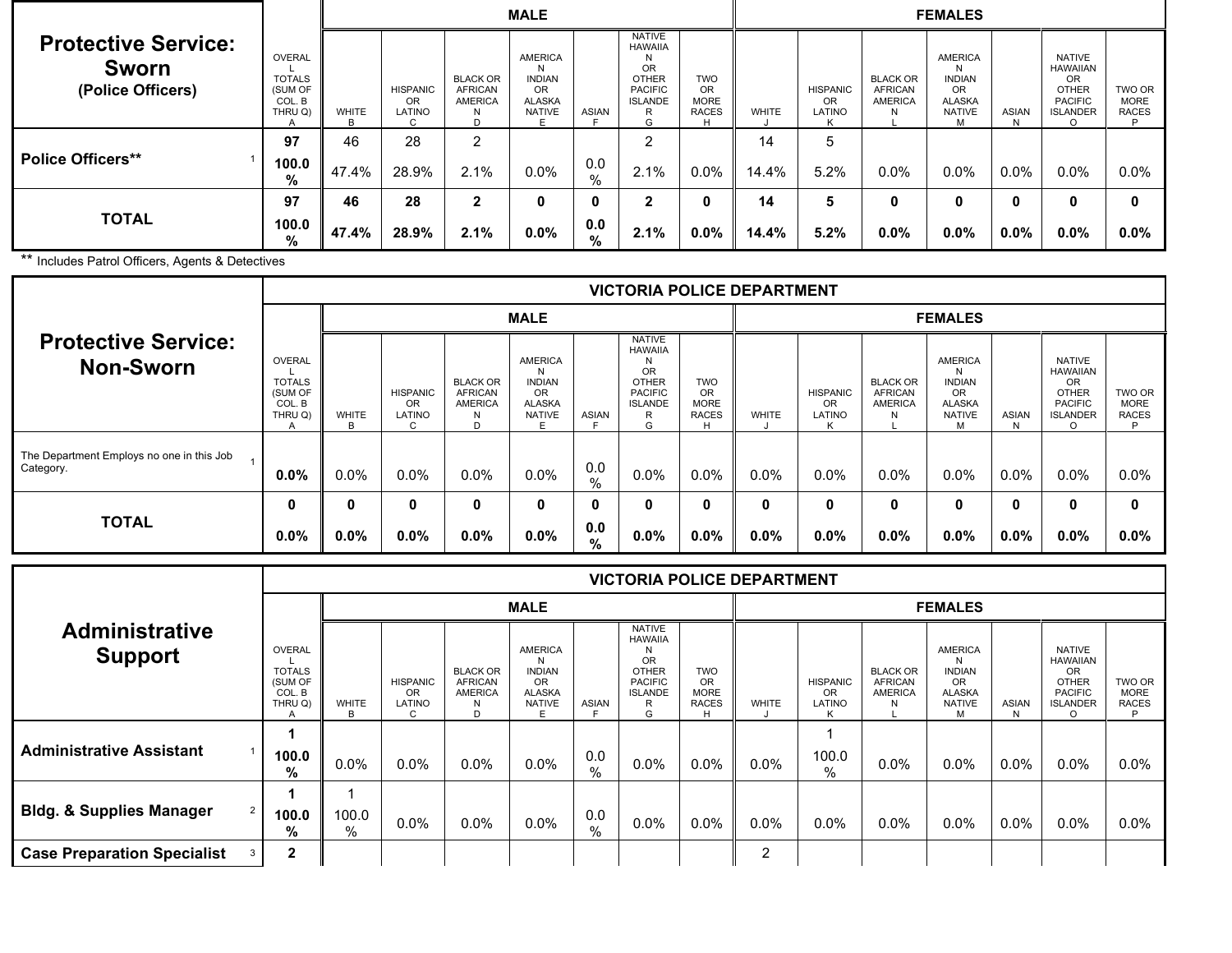|                                      | 100.0<br>$\%$ | 0.0%         | 0.0% | 0.0% | 0.0%        | 0.0<br>$\%$          | 0.0% | 0.0%         | 100.0<br>$\%$  | 0.0%          | 0.0%         | 0.0%    | 0.0%         | 0.0%    | 0.0%    |
|--------------------------------------|---------------|--------------|------|------|-------------|----------------------|------|--------------|----------------|---------------|--------------|---------|--------------|---------|---------|
|                                      | 4             |              |      |      |             |                      |      |              | $\overline{2}$ | 2             |              |         |              |         |         |
| <b>Police Clerk</b>                  | 100.0<br>%    | 0.0%         | 0.0% | 0.0% | 0.0%        | 0.0<br>$\%$          | 0.0% | 0.0%         | 50.0%          | 50.0%         | 0.0%         | 0.0%    | 0.0%         | 0.0%    | $0.0\%$ |
|                                      | 4             |              |      |      |             |                      |      |              | 3              |               |              |         |              |         |         |
| <b>TCO Crewleader</b><br>5           | 100.0<br>%    | 0.0%         | 0.0% | 0.0% | 0.0%        | 0.0<br>$\%$          | 0.0% | 0.0%         | 75.0%          | 25.0%         | 0.0%         | 0.0%    | 0.0%         | 0.0%    | $0.0\%$ |
|                                      |               |              |      |      |             |                      |      |              |                |               |              |         |              |         |         |
| <b>TCO Training Coordinator</b><br>6 | 100.0<br>%    | 0.0%         | 0.0% | 0.0% | 0.0%        | 0.0<br>$\%$          | 0.0% | $0.0\%$      | 0.0%           | 100.0<br>$\%$ | 0.0%         | 0.0%    | 0.0%         | $0.0\%$ | $0.0\%$ |
|                                      | 16            |              |      |      |             |                      |      |              | 9              | 4             | 1            |         |              |         |         |
| <b>TCO Operator</b>                  | 100.0<br>$\%$ | 6.3%         | 6.3% | 0.0% | 0.0%        | 0.0<br>$\frac{0}{0}$ | 0.0% | 0.0%         | 56.3%          | 25.0%         | 6.3%         | 0.0%    | 0.0%         | 0.0%    | $0.0\%$ |
|                                      | 4             |              |      |      |             |                      |      |              | 3              |               |              |         |              |         |         |
| <b>TCO Call Taker</b><br>8           | 100.0<br>$\%$ | 0.0%         | 0.0% | 0.0% | 0.0%        | 0.0<br>$\%$          | 0.0% | 0.0%         | 75.0%          | 25.0%         | 0.0%         | 0.0%    | 0.0%         | 0.0%    | $0.0\%$ |
|                                      | 33            | $\mathbf{2}$ | 1.   | 0    | $\mathbf 0$ | 0                    | 0    | $\mathbf{0}$ | 19             | 10            | $\mathbf{1}$ | 0       | $\mathbf{0}$ | 0       | 0       |
| <b>TOTAL</b>                         | 100.0<br>$\%$ | 6.1%         | 3.0% | 0.0% | 0.0%        | 0.0<br>$\%$          | 0.0% | 0.0%         | 57.6%          | 30.3%         | 3.0%         | $0.0\%$ | $0.0\%$      | 0.0%    | $0.0\%$ |

|                                                        |                                                         |         |                                       |                                                               |                                                                            |             |                                                                                                            |                                                        | <b>VICTORIA POLICE DEPARTMENT</b> |                                        |                                                          |                                                                                     |              |                                                                                                                |                                       |
|--------------------------------------------------------|---------------------------------------------------------|---------|---------------------------------------|---------------------------------------------------------------|----------------------------------------------------------------------------|-------------|------------------------------------------------------------------------------------------------------------|--------------------------------------------------------|-----------------------------------|----------------------------------------|----------------------------------------------------------|-------------------------------------------------------------------------------------|--------------|----------------------------------------------------------------------------------------------------------------|---------------------------------------|
|                                                        |                                                         |         |                                       |                                                               | <b>MALE</b>                                                                |             |                                                                                                            |                                                        |                                   |                                        |                                                          | <b>FEMALES</b>                                                                      |              |                                                                                                                |                                       |
| <b>Skilled Craft</b>                                   | OVERAL<br><b>TOTALS</b><br>(SUM OF<br>COL. B<br>THRU Q) | WHITE   | <b>HISPANIC</b><br>OR<br>LATINO<br>C. | <b>BLACK OR</b><br><b>AFRICAN</b><br><b>AMERICA</b><br>N<br>D | <b>AMERICA</b><br>N<br><b>INDIAN</b><br><b>OR</b><br>ALASKA<br>NATIVE<br>Е | ASIAN       | <b>NATIVE</b><br><b>HAWAIIA</b><br><b>OR</b><br><b>OTHER</b><br><b>PACIFIC</b><br><b>ISLANDE</b><br>R<br>G | <b>TWO</b><br><b>OR</b><br><b>MORE</b><br><b>RACES</b> | <b>WHITE</b>                      | <b>HISPANIC</b><br><b>OR</b><br>LATINO | <b>BLACK OR</b><br><b>AFRICAN</b><br><b>AMERICA</b><br>N | <b>AMERICA</b><br>N<br><b>INDIAN</b><br><b>OR</b><br><b>ALASKA</b><br><b>NATIVE</b> | <b>ASIAN</b> | <b>NATIVE</b><br><b>HAWAIIAN</b><br><b>OR</b><br><b>OTHER</b><br><b>PACIFIC</b><br><b>ISLANDER</b><br>$\Omega$ | TWO OR<br><b>MORE</b><br><b>RACES</b> |
| The Department Employs no one in this Job<br>Category. | 0<br>$0.0\%$                                            | $0.0\%$ | $0.0\%$                               | $0.0\%$                                                       | $0.0\%$                                                                    | 0.0<br>$\%$ | $0.0\%$                                                                                                    | $0.0\%$                                                | 0.0%                              | $0.0\%$                                | $0.0\%$                                                  | $0.0\%$                                                                             | $0.0\%$      | $0.0\%$                                                                                                        | $0.0\%$                               |
|                                                        | 0                                                       | 0       | 0                                     | 0                                                             | 0                                                                          | 0           | 0                                                                                                          |                                                        | 0                                 | 0                                      | 0                                                        |                                                                                     | 0            | 0                                                                                                              | $\mathbf{0}$                          |
| <b>TOTAL</b>                                           | $0.0\%$                                                 | $0.0\%$ | $0.0\%$                               | $0.0\%$                                                       | $0.0\%$                                                                    | 0.0<br>%    | $0.0\%$                                                                                                    | $0.0\%$                                                | 0.0%                              | $0.0\%$                                | $0.0\%$                                                  | $0.0\%$                                                                             | $0.0\%$      | $0.0\%$                                                                                                        | $0.0\%$                               |

|                                                        |                                                                |              |                                             |                                              |                                                                         |              |                                                                                                             |                                                  | <b>VICTORIA POLICE DEPARTMENT</b> |                                 |                                                     |                                                                      |              |                                                                                                    |                                       |
|--------------------------------------------------------|----------------------------------------------------------------|--------------|---------------------------------------------|----------------------------------------------|-------------------------------------------------------------------------|--------------|-------------------------------------------------------------------------------------------------------------|--------------------------------------------------|-----------------------------------|---------------------------------|-----------------------------------------------------|----------------------------------------------------------------------|--------------|----------------------------------------------------------------------------------------------------|---------------------------------------|
|                                                        |                                                                |              |                                             |                                              | <b>MALE</b>                                                             |              |                                                                                                             |                                                  |                                   |                                 |                                                     | <b>FEMALES</b>                                                       |              |                                                                                                    |                                       |
| Service / Maintenance                                  | <b>OVERAL</b><br><b>TOTALS</b><br>(SUM OF<br>COL. B<br>THRU Q) | <b>WHITE</b> | <b>HISPANIC</b><br>0 <sub>R</sub><br>LATINO | <b>BLACK OR</b><br><b>AFRICAN</b><br>AMERICA | AMERICA<br><b>INDIAN</b><br><b>OR</b><br><b>ALASKA</b><br><b>NATIVE</b> | <b>ASIAN</b> | <b>NATIVE</b><br><b>HAWAIIA</b><br>OR<br><b>OTHER</b><br><b>PACIFIC</b><br><b>ISLANDE</b><br>P<br>к.<br>ι-۱ | <b>TWO</b><br>OR.<br><b>MORE</b><br><b>RACES</b> | <b>WHITE</b>                      | <b>HISPANIC</b><br>OR<br>LATINO | <b>BLACK OR</b><br><b>AFRICAN</b><br><b>AMERICA</b> | AMERICA<br>N<br><b>INDIAN</b><br>OR.<br>ALASKA<br><b>NATIVE</b><br>м | <b>ASIAN</b> | <b>NATIVE</b><br><b>HAWAIIAN</b><br><b>OR</b><br><b>OTHER</b><br><b>PACIFIC</b><br><b>ISLANDER</b> | TWO OR<br><b>MORE</b><br><b>RACES</b> |
| The Department Employs no one in this Job<br>Category. |                                                                |              |                                             |                                              |                                                                         |              |                                                                                                             |                                                  |                                   |                                 |                                                     |                                                                      |              |                                                                                                    |                                       |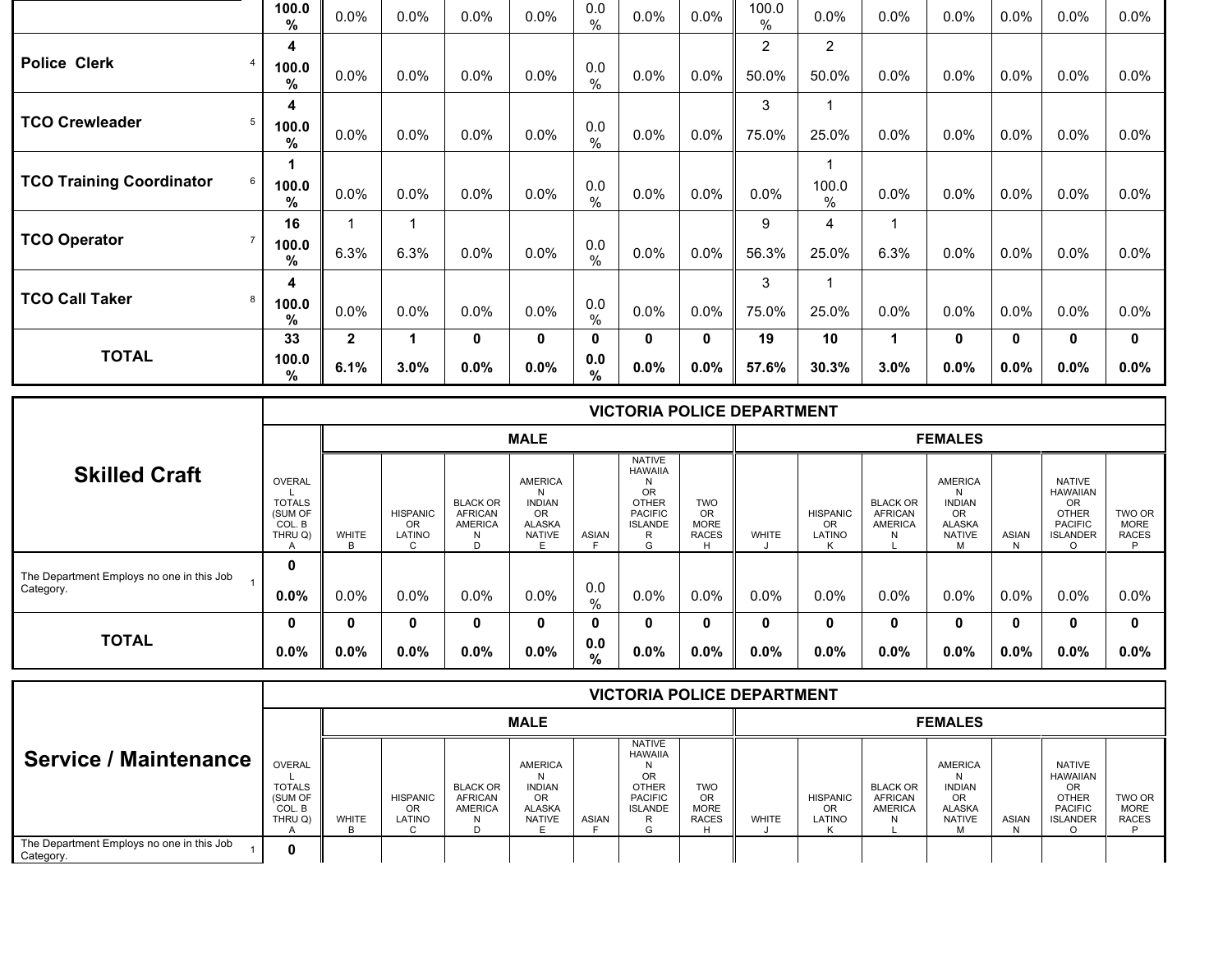|              | $0.0\%$ | 0.0%    | 0.0%    | 0.0% | 0.0% | 0.0<br>%             | 0.0% | 0.0%    | 0.0% | 0.0%    | $0.0\%$ | 0.0% | 0.0% | 0.0%    | 0.0%    |
|--------------|---------|---------|---------|------|------|----------------------|------|---------|------|---------|---------|------|------|---------|---------|
| <b>TOTAL</b> |         | 0       | 0       | o    |      |                      | o    | n       |      |         |         |      | 0    |         |         |
|              | $0.0\%$ | $0.0\%$ | $0.0\%$ | 0.0% | 0.0% | 0.0<br>$\frac{1}{2}$ | 0.0% | $0.0\%$ | 0.0% | $0.0\%$ | $0.0\%$ | 0.0% | 0.0% | $0.0\%$ | $0.0\%$ |

### **EEO-4 DATA**

|                                      |                                      |                                                                            |                   |                                                 |                                                                  |                                                                                   |                      | <b>NUMBER OF EMPLOYEES</b>                                                                               |                                                                 |              |                                                            |                                                      |                                                                            |                      |                                                                                                                       |                                                                        |
|--------------------------------------|--------------------------------------|----------------------------------------------------------------------------|-------------------|-------------------------------------------------|------------------------------------------------------------------|-----------------------------------------------------------------------------------|----------------------|----------------------------------------------------------------------------------------------------------|-----------------------------------------------------------------|--------------|------------------------------------------------------------|------------------------------------------------------|----------------------------------------------------------------------------|----------------------|-----------------------------------------------------------------------------------------------------------------------|------------------------------------------------------------------------|
|                                      |                                      |                                                                            |                   |                                                 |                                                                  | <b>MALE</b>                                                                       |                      |                                                                                                          |                                                                 |              |                                                            |                                                      | <b>FEMALES</b>                                                             |                      |                                                                                                                       |                                                                        |
| <b>JOB CATEGORIES</b>                |                                      | OVERALL<br><b>TOTALS</b><br>(SUM OF<br>COL. B<br>THRU Q)<br>$\overline{A}$ | <b>WHITE</b><br>B | <b>HISPANI</b><br>C<br><b>OR</b><br>LATINO<br>C | <b>BLACK</b><br>OR<br><b>AFRICAN</b><br><b>AMERICA</b><br>N<br>D | <b>AMERICA</b><br>N<br><b>INDIAN</b><br>OR<br><b>ALASKA</b><br><b>NATIVE</b><br>E | ASIA<br>N<br>F       | <b>NATIVE</b><br><b>HAWAIIA</b><br>N<br>OR<br><b>OTHER</b><br><b>PACIFIC</b><br><b>ISLANDE</b><br>R<br>G | <b>TWO</b><br><b>OR</b><br><b>MORE</b><br><b>RACE</b><br>S<br>H | <b>WHITE</b> | <b>HISPANI</b><br>$\mathsf{C}$<br><b>OR</b><br>LATINO<br>Κ | <b>BLACK</b><br>OR<br>AFRICAN<br><b>AMERICA</b><br>N | AMERICA<br>N<br><b>INDIAN</b><br>OR<br><b>ALASKA</b><br><b>NATIVE</b><br>M | <b>ASIAN</b><br>N    | <b>NATIVE</b><br><b>HAWAII</b><br>AN<br><b>OR</b><br><b>OTHER</b><br><b>PACIFIC</b><br><b>ISLAND</b><br>ER<br>$\circ$ | <b>TWO</b><br>OR<br><b>MOR</b><br>E<br><b>RACE</b><br>$\mathbb S$<br>P |
|                                      |                                      | $\mathbf 0$                                                                | $\Omega$          | 0                                               | $\mathbf 0$                                                      | $\mathbf 0$                                                                       | 0                    | $\mathbf 0$                                                                                              | $\mathbf 0$                                                     | $\Omega$     | 0                                                          | $\mathbf 0$                                          | $\mathbf{0}$                                                               | $\Omega$             | $\mathbf 0$                                                                                                           | $\mathbf 0$                                                            |
| <b>Officials / Administrators</b>    | $\mathbf{1}$                         | 0.0%                                                                       | 0.0%              | 0.0%                                            | 0.0%                                                             | 0.0%                                                                              | 0.0<br>$\%$          | 0.0%                                                                                                     | 0.0<br>%                                                        | 0.0%         | 0.0%                                                       | 0.0%                                                 | 0.0%                                                                       | 0.0<br>$\%$          | 0.0%                                                                                                                  | 0.0<br>$\%$                                                            |
|                                      |                                      | 5                                                                          | $\mathbf 1$       | 0                                               | $\mathbf 0$                                                      | $\mathbf 0$                                                                       | $\mathbf 0$          | $\mathbf{0}$                                                                                             | $\Omega$                                                        | 3            | $\mathbf{1}$                                               | $\mathbf 0$                                          | $\mathbf 0$                                                                | $\Omega$             | $\mathbf{0}$                                                                                                          | 0                                                                      |
| Professional                         | $\overline{2}$                       | 100.0<br>%                                                                 | 20.0<br>$\%$      | 0.0%                                            | 0.0%                                                             | 0.0%                                                                              | 0.0<br>$\%$          | 0.0%                                                                                                     | 0.0<br>%                                                        | 60.0<br>%    | 20.0%                                                      | 0.0%                                                 | 0.0%                                                                       | 0.0<br>$\%$          | 0.0%                                                                                                                  | 0.0<br>$\%$                                                            |
|                                      |                                      | 3                                                                          | $\Omega$          | $\Omega$                                        | $\mathbf 0$                                                      | $\mathbf 0$                                                                       | $\Omega$             | $\mathbf{0}$                                                                                             | $\mathbf{0}$                                                    | $\mathbf 1$  | $\overline{2}$                                             | 0                                                    | $\Omega$                                                                   | $\Omega$             | $\mathbf{0}$                                                                                                          | 0                                                                      |
| <b>Technicians</b><br>3              |                                      | 100.0<br>$\frac{0}{0}$                                                     | 0.0%              | 0.0%                                            | 0.0%                                                             | 0.0%                                                                              | 0.0<br>$\%$          | 0.0%                                                                                                     | 0.0<br>$\frac{0}{0}$                                            | 33.3<br>$\%$ | 66.7%                                                      | 0.0%                                                 | 0.0%                                                                       | 0.0<br>$\%$          | 0.0%                                                                                                                  | 0.0<br>$\frac{0}{0}$                                                   |
|                                      |                                      | 29                                                                         | 19                | 8                                               | $\mathbf{0}$                                                     | $\Omega$                                                                          | $\Omega$             | $\mathbf{0}$                                                                                             | $\Omega$                                                        | $\mathbf{0}$ | $\overline{2}$                                             | $\mathbf 0$                                          | $\mathbf{0}$                                                               | $\Omega$             | $\mathbf{0}$                                                                                                          | 0                                                                      |
| <b>Protective Service: Sworn</b>     | Officials*<br>$\overline{4}$         | 100.0<br>%                                                                 | 65.5<br>%         | 27.6<br>$\%$                                    | 0.0%                                                             | 0.0%                                                                              | 0.0<br>$\%$          | 0.0%                                                                                                     | 0.0<br>$\%$                                                     | 0.0%         | 6.9%                                                       | 0.0%                                                 | 0.0%                                                                       | 0.0<br>$\frac{0}{0}$ | 0.0%                                                                                                                  | 0.0<br>$\%$                                                            |
|                                      | Patrol                               | 97                                                                         | 46                | 28                                              | $\overline{2}$                                                   | 0                                                                                 | $\Omega$             | $\overline{2}$                                                                                           | $\mathbf{0}$                                                    | 14           | 5                                                          | $\mathbf 0$                                          | $\mathbf{0}$                                                               | $\Omega$             | $\mathbf 0$                                                                                                           | 0                                                                      |
|                                      | Officers &<br>5<br><b>Detectives</b> | 100.0<br>%                                                                 | 47.4<br>$\%$      | 28.9<br>$\frac{0}{0}$                           | 2.1%                                                             | 0.0%                                                                              | 0.0<br>$\%$          | 2.1%                                                                                                     | 0.0<br>$\%$                                                     | 14.4<br>%    | 5.2%                                                       | 0.0%                                                 | 0.0%                                                                       | 0.0<br>$\frac{0}{0}$ | 0.0%                                                                                                                  | 0.0<br>$\%$                                                            |
| <b>Protective Service: Non-sworn</b> |                                      | $\mathbf{0}$                                                               | $\Omega$          | $\Omega$                                        | $\mathbf 0$                                                      | $\mathbf{0}$                                                                      | $\Omega$             | $\mathbf{0}$                                                                                             | $\mathbf{0}$                                                    | $\mathbf{0}$ | $\mathbf{0}$                                               | $\mathbf 0$                                          | $\mathbf{0}$                                                               | $\mathbf{0}$         | $\mathbf{0}$                                                                                                          | $\Omega$                                                               |
|                                      | 6                                    | 0.0%                                                                       | 0.0%              | 0.0%                                            | 0.0%                                                             | 0.0%                                                                              | 0.0<br>$\frac{0}{0}$ | 0.0%                                                                                                     | 0.0<br>$\%$                                                     | 0.0%         | 0.0%                                                       | 0.0%                                                 | 0.0%                                                                       | 0.0<br>$\frac{0}{0}$ | 0.0%                                                                                                                  | 0.0<br>$\%$                                                            |
|                                      | $\overline{7}$                       | 33                                                                         | $\overline{2}$    | 1                                               | $\Omega$                                                         | $\Omega$                                                                          | $\Omega$             | $\mathbf{0}$                                                                                             | $\Omega$                                                        | 19           | 10                                                         | $\mathbf 1$                                          | $\Omega$                                                                   | $\Omega$             | $\mathbf{0}$                                                                                                          | 0                                                                      |
| <b>Administrative Support</b>        |                                      | 100.0<br>%                                                                 | 6.1%              | 3.0%                                            | 0.0%                                                             | 0.0%                                                                              | 0.0<br>$\%$          | 0.0%                                                                                                     | 0.0<br>$\frac{0}{0}$                                            | 57.6<br>$\%$ | 30.3%                                                      | 3.0%                                                 | 0.0%                                                                       | 0.0<br>$\%$          | 0.0%                                                                                                                  | 0.0<br>$\%$                                                            |
| <b>Skilled Craft</b>                 |                                      | $\mathbf 0$                                                                | $\Omega$          | 0                                               | 0                                                                | $\mathbf 0$                                                                       | $\mathbf 0$          | $\mathbf 0$                                                                                              | $\Omega$                                                        | $\Omega$     | 0                                                          | $\mathbf 0$                                          | $\Omega$                                                                   | $\Omega$             | $\mathbf{0}$                                                                                                          | $\mathbf 0$                                                            |
|                                      | 8                                    | 0.0%                                                                       | 0.0%              | 0.0%                                            | 0.0%                                                             | 0.0%                                                                              | 0.0<br>$\%$          | 0.0%                                                                                                     | 0.0<br>$\%$                                                     | 0.0%         | 0.0%                                                       | 0.0%                                                 | 0.0%                                                                       | 0.0<br>$\frac{0}{0}$ | 0.0%                                                                                                                  | $0.0\,$<br>$\%$                                                        |
| <b>Service / Maintenance</b>         | 9                                    | 0                                                                          | $\mathbf 0$       | 0                                               | 0                                                                | 0                                                                                 | $\mathbf 0$          | $\mathbf 0$                                                                                              | $\mathbf{0}$                                                    | 0            | 0                                                          | 0                                                    | 0                                                                          | $\Omega$             | $\mathbf 0$                                                                                                           | 0                                                                      |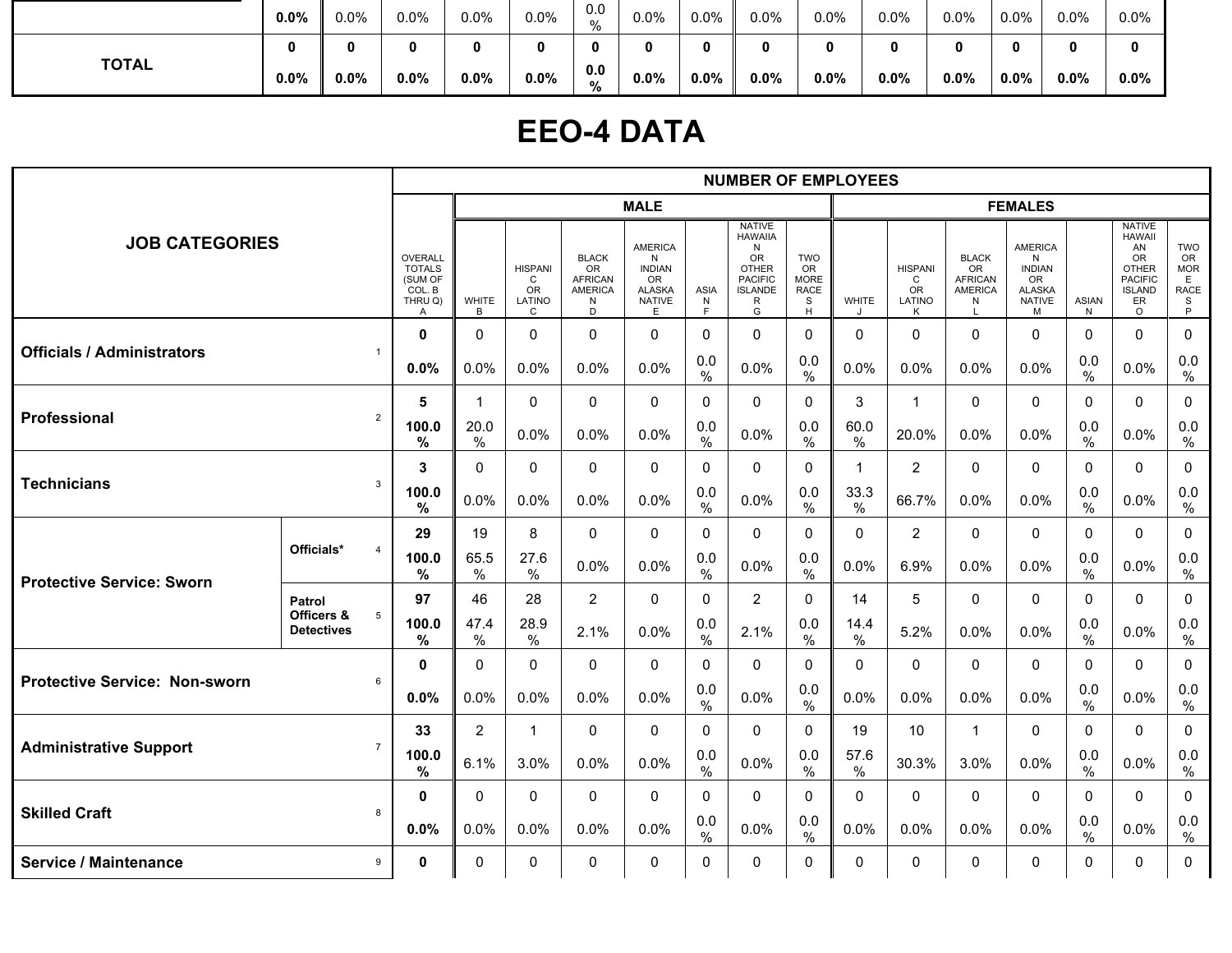|                                                          | 0.0%       | $0.0\%$   | 0.0%      | $0.0\%$ | $0.0\%$ | 0.0<br>%    | 0.0% | 0.0<br>%     | $0.0\%$   | $0.0\%$ | $0.0\%$ | $0.0\%$ | 0.0<br>% | 0.0%    | 0.0<br>% |
|----------------------------------------------------------|------------|-----------|-----------|---------|---------|-------------|------|--------------|-----------|---------|---------|---------|----------|---------|----------|
|                                                          | 167        | 68        | 37        | ◢       | 0       | 0           | ົ    | $\mathbf{0}$ | 37        | 20      |         | 0       |          |         | 0        |
| <b>TOTAL</b><br>10                                       | 100.0<br>% | 40.7<br>% | 22.2<br>% | $1.2\%$ | $0.0\%$ | 0.0<br>$\%$ | 1.2% | 0.0<br>%     | 22.2<br>% | 12.0%   | 0.6%    | $0.0\%$ | 0.0<br>% | $0.0\%$ | 0.0<br>% |
|                                                          |            |           | 0         | 0       | 0       |             |      |              |           | 0       | 0       |         |          |         |          |
| Total employment reported in previous EEO-4 report<br>11 | $0.0\%$    | 0.0%      | $0.0\%$   | $0.0\%$ | 0.0%    | 0.0<br>%    | 0.0% | 0.0%         | 0.0%      | $0.0\%$ | 0.0%    | 0.0%    | $0.0\%$  | $0.0\%$ | 0.0<br>% |

\* Includes Police Chief, Assistant Police

Chiefs, Lieutenants & Sergeants

### **Relevant Labor Market Statistics\* (RLMS)**

|                                      | VICTORIA MSA (U.S. Census Bureau, 2015-2019 American Community Survey 5-Year Estimates) |                   |                                                 |                                                                         |                                                                                          |                        |                                                                                                                 |                                                                 |                      |                                                     |                                                                    |                                                                                          |                      |                                                                                                                |                                                                  |                      |
|--------------------------------------|-----------------------------------------------------------------------------------------|-------------------|-------------------------------------------------|-------------------------------------------------------------------------|------------------------------------------------------------------------------------------|------------------------|-----------------------------------------------------------------------------------------------------------------|-----------------------------------------------------------------|----------------------|-----------------------------------------------------|--------------------------------------------------------------------|------------------------------------------------------------------------------------------|----------------------|----------------------------------------------------------------------------------------------------------------|------------------------------------------------------------------|----------------------|
|                                      |                                                                                         |                   |                                                 |                                                                         | <b>MALE</b>                                                                              |                        |                                                                                                                 |                                                                 | <b>FEMALES</b>       |                                                     |                                                                    |                                                                                          |                      |                                                                                                                |                                                                  |                      |
| <b>JOB CATEGORIES</b>                | OVERALL<br><b>TOTALS</b><br>(SUM OF<br>COL. B<br>THRU Q)<br>A                           | <b>WHITE</b><br>B | <b>HISPANI</b><br>C<br><b>OR</b><br>LATINO<br>C | <b>BLACK</b><br><b>OR</b><br><b>AFRICAN</b><br><b>AMERICA</b><br>N<br>D | <b>AMERICA</b><br>N<br><b>INDIAN</b><br><b>OR</b><br><b>ALASKA</b><br><b>NATIVE</b><br>E | <b>ASIA</b><br>N<br>F. | <b>NATIVE</b><br><b>HAWAIIA</b><br>N<br><b>OR</b><br><b>OTHER</b><br><b>PACIFIC</b><br><b>ISLANDE</b><br>R<br>G | <b>TWO</b><br><b>OR</b><br><b>MORE</b><br><b>RACE</b><br>S<br>H | <b>WHITE</b>         | <b>HISPANI</b><br>$\mathsf{C}$<br>OR<br>LATINO<br>K | <b>BLACK</b><br><b>OR</b><br><b>AFRICAN</b><br><b>AMERICA</b><br>N | <b>AMERICA</b><br>N<br><b>INDIAN</b><br><b>OR</b><br><b>ALASKA</b><br><b>NATIVE</b><br>M | <b>ASIAN</b><br>N    | <b>NATIVE</b><br>HAWAII<br>AN<br><b>OR</b><br><b>OTHER</b><br><b>PACIFIC</b><br><b>ISLAND</b><br>ER<br>$\circ$ | TWO<br>OR<br><b>MOR</b><br>E<br><b>RACE</b><br>S<br>$\mathsf{P}$ |                      |
|                                      | 4,350                                                                                   | 1,71<br>0         | 830                                             | 50                                                                      | $\mathbf{0}$                                                                             | 45                     | $\Omega$                                                                                                        | 35                                                              | 830                  | 630                                                 | 105                                                                | $\Omega$                                                                                 | 35                   | $\Omega$                                                                                                       | 80                                                               |                      |
| <b>Officials / Administrators</b>    | 100.0<br>%                                                                              | 39.3<br>%         | 19.1<br>$\%$                                    | 1.1%                                                                    | 0.0%                                                                                     | 1.0<br>%               | 0.0%                                                                                                            | 0.8<br>$\frac{0}{0}$                                            | 19.1<br>$\%$         | 14.5%                                               | 2.4%                                                               | $0.0\%$                                                                                  | 0.8<br>$\frac{0}{6}$ | 0.0%                                                                                                           | 1.8<br>$\%$                                                      |                      |
|                                      | 7,310                                                                                   | 1,71<br>0         | 605                                             | 95                                                                      | 0                                                                                        | 75                     | 0                                                                                                               | 15                                                              | 3,375                | 920                                                 | 305                                                                | 40                                                                                       | 50                   | $\mathbf{0}$                                                                                                   | 120                                                              |                      |
| Professional                         | 100.0<br>%                                                                              | 23.4<br>$\%$      | 8.3%                                            | 1.3%                                                                    | 0.0%                                                                                     | 1.0<br>$\%$            | 0.0%                                                                                                            | 0.2<br>$\%$                                                     | 46.2<br>$\%$         | 12.6%                                               | 4.2%                                                               | 0.5%                                                                                     | 0.7<br>$\frac{0}{0}$ | 0.0%                                                                                                           | 1.6<br>$\%$                                                      |                      |
|                                      | 4840                                                                                    | 1785              | 1300                                            | 85                                                                      | $\mathbf 0$                                                                              | 15                     | $\Omega$                                                                                                        | $\Omega$                                                        | 675                  | 935                                                 | 45                                                                 | 0                                                                                        | $\Omega$             | $\mathbf{0}$                                                                                                   | $\mathbf 0$                                                      |                      |
| <b>Technicians</b>                   | 100.0<br>%                                                                              | 36.9<br>$\%$      | 26.9<br>$\%$                                    | 1.8%                                                                    | 0.0%                                                                                     | 0.3<br>$\%$            | 0.0%                                                                                                            | 0.0<br>$\%$                                                     | 13.9<br>$\%$         | 19.3%                                               | 0.9%                                                               | 0.0%                                                                                     | 0.0<br>$\frac{0}{0}$ | 0.0%                                                                                                           | 0.0<br>$\%$                                                      |                      |
|                                      |                                                                                         | 830               | 385                                             | 245                                                                     | 20                                                                                       | $\mathbf{0}$           | $\mathbf{0}$                                                                                                    | $\mathbf{0}$                                                    | 25                   | 30                                                  | 125                                                                | $\mathbf 0$                                                                              | $\Omega$             | $\Omega$                                                                                                       | $\Omega$                                                         | $\mathbf 0$          |
| <b>Protective Service: Sworn</b>     | Officials**<br>$\Delta$                                                                 | 100.0<br>%        | 46.4<br>$\%$                                    | 29.5<br>$\frac{0}{0}$                                                   | 2.4%                                                                                     | 0.0%                   | 0.0<br>$\%$                                                                                                     | 0.0%                                                            | 3.0<br>$\frac{0}{6}$ | 3.6%                                                | 15.1%                                                              | 0.0%                                                                                     | 0.0%                 | 0.0<br>$\%$                                                                                                    | 0.0%                                                             | 0.0<br>$\frac{0}{0}$ |
|                                      | Patrol<br>Officers &                                                                    | 55,707            | 16,0<br>16                                      | 9,127                                                                   | 1,610                                                                                    | 48                     | 219                                                                                                             | 46                                                              | 93                   | 16,61<br>6                                          | 9,464                                                              | 1,827                                                                                    | 81                   | 408                                                                                                            | 3                                                                | 149                  |
|                                      | 5<br><b>Detectives</b><br>$***$                                                         | 100.0<br>%        | 28.8<br>%                                       | 16.4<br>$\%$                                                            | 2.9%                                                                                     | 0.1%                   | 0.4<br>%                                                                                                        | 0.1%                                                            | 0.2<br>$\%$          | 29.8<br>$\%$                                        | 17.0%                                                              | 3.3%                                                                                     | 0.1%                 | 0.7<br>$\frac{0}{6}$                                                                                           | 0.0%                                                             | 0.3<br>$\%$          |
|                                      | 30                                                                                      | 0                 | $\Omega$                                        | $\mathbf 0$                                                             | 0                                                                                        | $\mathbf{0}$           | 0                                                                                                               | $\mathbf{0}$                                                    | $\Omega$             | 30                                                  | $\mathbf 0$                                                        | $\mathbf{0}$                                                                             | $\mathbf{0}$         | $\mathbf{0}$                                                                                                   | $\mathbf 0$                                                      |                      |
| <b>Protective Service: Non-sworn</b> | 100.0<br>%                                                                              | 0.0%              | 0.0%                                            | 0.0%                                                                    | 0.0%                                                                                     | 0.0<br>%               | 0.0%                                                                                                            | 0.0<br>$\%$                                                     | 0.0%                 | 100.0<br>$\%$                                       | 0.0%                                                               | 0.0%                                                                                     | 0.0<br>$\frac{0}{6}$ | 0.0%                                                                                                           | 0.0<br>$\%$                                                      |                      |
|                                      | 11,125                                                                                  | 1,91<br>5         | 1,505                                           | 220                                                                     | $\mathbf 0$                                                                              | $\mathbf{0}$           | $\Omega$                                                                                                        | 35                                                              | 3,670                | 3,300                                               | 415                                                                | $\mathbf{0}$                                                                             | 10                   | $\Omega$                                                                                                       | 55                                                               |                      |
| <b>Administrative Support</b>        | 100.0<br>%                                                                              | 17.2<br>$\%$      | 13.5<br>$\%$                                    | 2.0%                                                                    | 0.0%                                                                                     | 0.0<br>$\frac{0}{0}$   | 0.0%                                                                                                            | 0.3<br>$\%$                                                     | 33.0<br>$\%$         | 29.7%                                               | 3.7%                                                               | 0.0%                                                                                     | 0.1<br>$\frac{0}{6}$ | 0.0%                                                                                                           | 0.5<br>$\%$                                                      |                      |
| <b>Skilled Craft</b>                 | 4,745                                                                                   | 2,24              | 2,060                                           | 210                                                                     | $\mathbf{0}$                                                                             | $\Omega$               | $\Omega$                                                                                                        | $\Omega$                                                        | 55                   | 180                                                 | $\mathbf 0$                                                        | 0                                                                                        | $\Omega$             | $\mathbf{0}$                                                                                                   | $\Omega$                                                         |                      |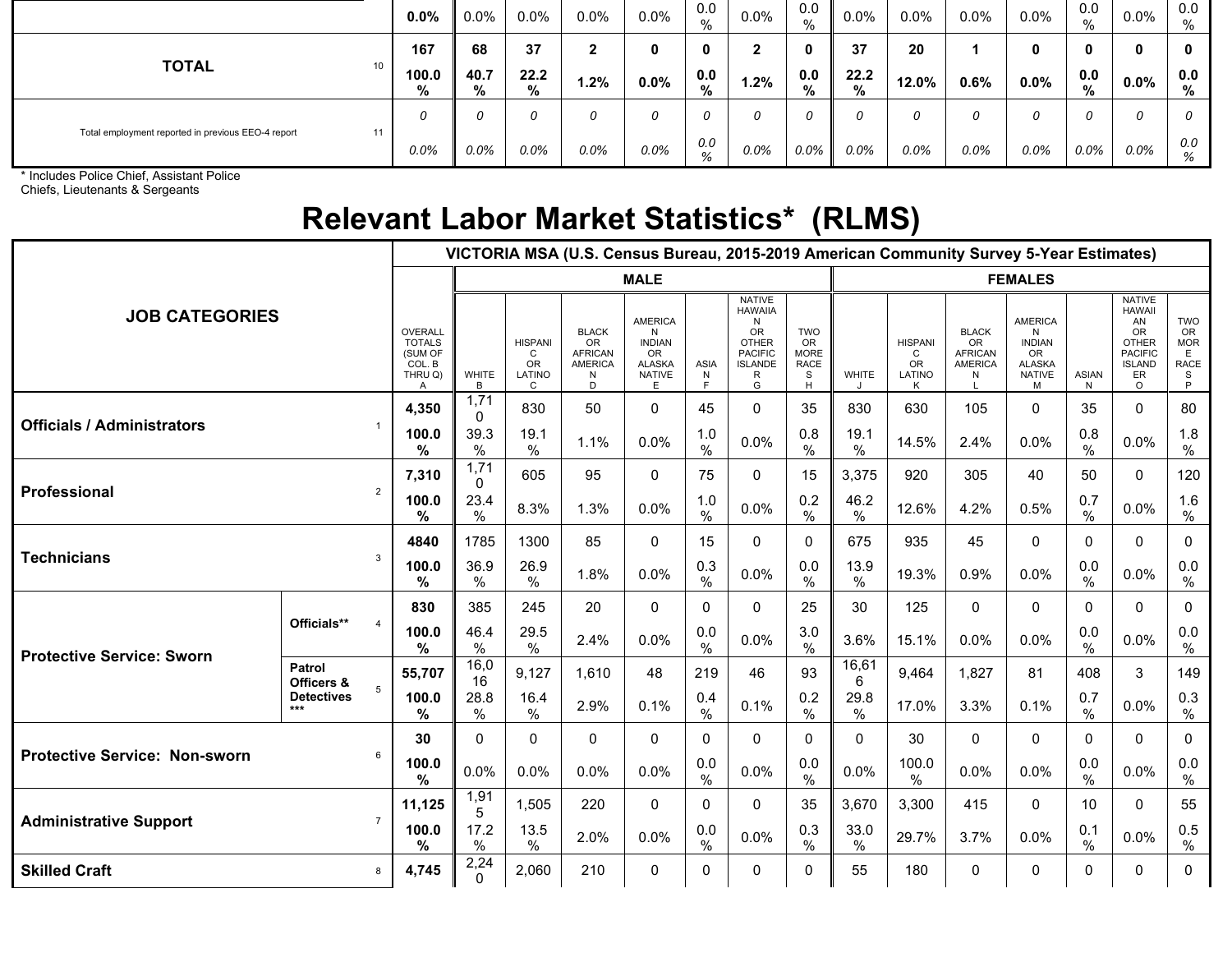|                                 | 100.0<br>% | 47.2<br>%  | 43.4<br>% | 4.4%  | $0.0\%$ | 0.0<br>$\%$ | 0.0%    | 0.0<br>% | .2%       | 3.8%       | $0.0\%$ | 0.0%    | 0.0<br>%    | 0.0%    | 0.0<br>% |
|---------------------------------|------------|------------|-----------|-------|---------|-------------|---------|----------|-----------|------------|---------|---------|-------------|---------|----------|
|                                 | 11,990     | 2,38       | 3,500     | 635   | 0       | 30          | 0       | 25       | 2,070     | 2,730      | 530     | 0       | 30          | 0       | 55       |
| <b>Service / Maintenance</b>    | 100.0<br>% | 19.9<br>%  | 29.2<br>% | 5.3%  | $0.0\%$ | 0.3<br>%    | $0.0\%$ | 0.2<br>% | 17.3      | 22.8%      | 4.4%    | $0.0\%$ | 0.3<br>$\%$ | $0.0\%$ | 0.5<br>% |
|                                 | 100,92     | 28,1<br>46 | 19,17     | 2,925 | 48      | 384         | 46      | 228      | 27,32     | 18,31<br>4 | 3,227   | 121     | 533         | 3       | 459      |
| <b>TOTAL</b><br>10 <sub>1</sub> | 100.0<br>% | 27.9<br>%  | 19.0<br>% | 2.9%  | $0.0\%$ | 0.4<br>%    | $0.0\%$ | 0.2<br>% | 27.1<br>% | 18.1%      | $3.2\%$ | 0.1%    | 0.5<br>%    | $0.0\%$ | 0.5<br>% |

\* All data EXCEPT "Patrol Officers & Detectives" taken from ACS EEO estimates for Victoria MSA

\*\* Includes Police Chief, Assistant Police Chief, Captains, Lieutenants, & Sergeants

\*\*\* U.S. Census Bureau, 2015-2019 American Community Survey 5-Year Estimates (High School Education Data)

### **Utilization Analysis (% Work Force vs. % RLMS)**

|                                     |            |                |                 |                                                                                   |                                          |                                                 | <b>VICTORIA POLICE DEPARTMENT</b>                                       |                                                                                    |                    |                                                                                                                 |                                                       |              |                                                 |                                                                    |                                                                                          |                   |                                                                                                                        |                                                             |
|-------------------------------------|------------|----------------|-----------------|-----------------------------------------------------------------------------------|------------------------------------------|-------------------------------------------------|-------------------------------------------------------------------------|------------------------------------------------------------------------------------|--------------------|-----------------------------------------------------------------------------------------------------------------|-------------------------------------------------------|--------------|-------------------------------------------------|--------------------------------------------------------------------|------------------------------------------------------------------------------------------|-------------------|------------------------------------------------------------------------------------------------------------------------|-------------------------------------------------------------|
| <b>JOB CATEGORIES</b>               |            |                |                 |                                                                                   |                                          |                                                 | <b>MALE</b>                                                             |                                                                                    | <b>FEMALES</b>     |                                                                                                                 |                                                       |              |                                                 |                                                                    |                                                                                          |                   |                                                                                                                        |                                                             |
|                                     |            |                |                 | <b>OVERALL</b><br><b>TOTALS</b><br>(SUM OF<br>COL. B<br>THRU Q)<br>$\overline{A}$ | <b>WHITE</b><br>B                        | <b>HISPANI</b><br>C<br><b>OR</b><br>LATINO<br>C | <b>BLACK</b><br><b>OR</b><br><b>AFRICAN</b><br><b>AMERICA</b><br>N<br>D | <b>AMERICA</b><br>N<br><b>INDIAN</b><br>OR.<br><b>ALASKA</b><br><b>NATIVE</b><br>E | <b>ASIAN</b><br>F. | <b>NATIVE</b><br><b>HAWAIIA</b><br>N<br><b>OR</b><br><b>OTHER</b><br><b>PACIFIC</b><br><b>ISLANDE</b><br>R<br>G | <b>TWO</b><br>OR.<br><b>MORE</b><br><b>RACES</b><br>H | <b>WHITE</b> | <b>HISPANI</b><br>C<br><b>OR</b><br>LATINO<br>К | <b>BLACK</b><br><b>OR</b><br><b>AFRICAN</b><br><b>AMERICA</b><br>N | <b>AMERICA</b><br>N<br><b>INDIAN</b><br><b>OR</b><br><b>ALASKA</b><br><b>NATIVE</b><br>M | <b>ASIAN</b><br>N | <b>NATIVE</b><br><b>HAWAIIA</b><br>N<br><b>OR</b><br><b>OTHER</b><br><b>PACIFIC</b><br><b>ISLANDE</b><br>R<br>$\Omega$ | <b>TWO</b><br><b>OR</b><br><b>MORE</b><br><b>RACES</b><br>P |
|                                     |            |                | Work<br>Force   | 0.0%                                                                              | 0.0%                                     | 0.0%                                            | 0.0%                                                                    | 0.0%                                                                               | 0.0%               | 0.0%                                                                                                            | 0.0%                                                  | 0.0%         | 0.0%                                            | 0.0%                                                               | 0.0%                                                                                     | 0.0%              | 0.0%                                                                                                                   | 0.0%                                                        |
| <b>Officials / Administrators</b>   |            |                | <b>RLM</b>      | 100.0%                                                                            | 39.3<br>$\%$                             | 19.1%                                           | 1.1%                                                                    | 0.0%                                                                               | 1.0%               | 0.0%                                                                                                            | 0.8%                                                  | 19.1<br>$\%$ | 14.5%                                           | 2.4%                                                               | 0.0%                                                                                     | 0.8%              | 0.0%                                                                                                                   | 1.8%                                                        |
|                                     |            |                | Utilizatio<br>n |                                                                                   | 39.3<br>$\%$                             | $-19.1%$                                        | $-1.1%$                                                                 | 0.0%                                                                               | $-1.0%$            | 0.0%                                                                                                            | $-0.8%$                                               | 19.1<br>$\%$ | $-14.5%$                                        | $-2.4%$                                                            | 0.0%                                                                                     | $-0.8%$           | 0.0%                                                                                                                   | $-1.8%$                                                     |
|                                     |            | Work<br>Force  | 100.0%          | 20.0<br>$\frac{0}{0}$                                                             | 0.0%                                     | 0.0%                                            | 0.0%                                                                    | 0.0%                                                                               | 0.0%               | 0.0%                                                                                                            | 60.0<br>$\frac{0}{0}$                                 | 20.0%        | 0.0%                                            | 0.0%                                                               | 0.0%                                                                                     | 0.0%              | 0.0%                                                                                                                   |                                                             |
| Professional                        |            | $\overline{2}$ | <b>RLM</b>      | 100.0%                                                                            | 23.4<br>%                                | 8.3%                                            | 1.3%                                                                    | 0.0%                                                                               | 1.0%               | 0.0%                                                                                                            | 0.2%                                                  | 46.2<br>$\%$ | 12.6%                                           | 4.2%                                                               | 0.5%                                                                                     | 0.7%              | 0.0%                                                                                                                   | 1.6%                                                        |
|                                     |            |                | Utilizatio      |                                                                                   | $-3.4%$                                  | $-8.3%$                                         | $-1.3%$                                                                 | 0.0%                                                                               | $-1.0%$            | 0.0%                                                                                                            | $-0.2%$                                               | 13.8<br>$\%$ | 7.4%                                            | $-4.2%$                                                            | $-0.5%$                                                                                  | $-0.7%$           | 0.0%                                                                                                                   | $-1.6%$                                                     |
|                                     |            |                | Work<br>Force   | 100.0%                                                                            | 0.0%                                     | 0.0%                                            | 0.0%                                                                    | 0.0%                                                                               | 0.0%               | 0.0%                                                                                                            | 0.0%                                                  | 33.3<br>$\%$ | 66.7%                                           | 0.0%                                                               | 0.0%                                                                                     | 0.0%              | 0.0%                                                                                                                   | 0.0%                                                        |
| <b>Technicians</b>                  |            | 3              | <b>RLM</b>      | 100.0%                                                                            | 36.9<br>$\%$                             | 26.9%                                           | 1.8%                                                                    | 0.0%                                                                               | 0.3%               | 0.0%                                                                                                            | 0.0%                                                  | 13.9<br>$\%$ | 19.3%                                           | 0.9%                                                               | 0.0%                                                                                     | 0.0%              | 0.0%                                                                                                                   | 0.0%                                                        |
|                                     |            |                | Utilizatio<br>n |                                                                                   | $\overline{\phantom{a}}$<br>36.9<br>$\%$ | $-26.9%$                                        | $-1.8%$                                                                 | 0.0%                                                                               | $-0.3%$            | 0.0%                                                                                                            | 0.0%                                                  | 19.4<br>$\%$ | 47.3%                                           | $-0.9%$                                                            | 0.0%                                                                                     | 0.0%              | 0.0%                                                                                                                   | 0.0%                                                        |
| <b>Protective Service:</b><br>Sworn |            |                | Work<br>Force   | 100.0%                                                                            | 65.5<br>$\%$                             | 27.6%                                           | 0.0%                                                                    | 0.0%                                                                               | 0.0%               | 0.0%                                                                                                            | 0.0%                                                  | 0.0%         | 6.9%                                            | 0.0%                                                               | 0.0%                                                                                     | 0.0%              | 0.0%                                                                                                                   | 0.0%                                                        |
|                                     | Officials* | $\overline{4}$ | <b>RLM</b>      | 100.0%                                                                            | 46.4<br>$\%$                             | 29.5%                                           | 2.4%                                                                    | 0.0%                                                                               | 0.0%               | 0.0%                                                                                                            | 3.0%                                                  | 3.6%         | 15.1%                                           | 0.0%                                                               | 0.0%                                                                                     | 0.0%              | 0.0%                                                                                                                   | 0.0%                                                        |
|                                     |            |                | Utilizatio<br>n |                                                                                   | 19.1<br>$\%$                             | $-1.9%$                                         | $-2.4%$                                                                 | 0.0%                                                                               | 0.0%               | 0.0%                                                                                                            | $-3.0%$                                               | $-3.6%$      | $-8.2%$                                         | 0.0%                                                               | 0.0%                                                                                     | 0.0%              | 0.0%                                                                                                                   | 0.0%                                                        |